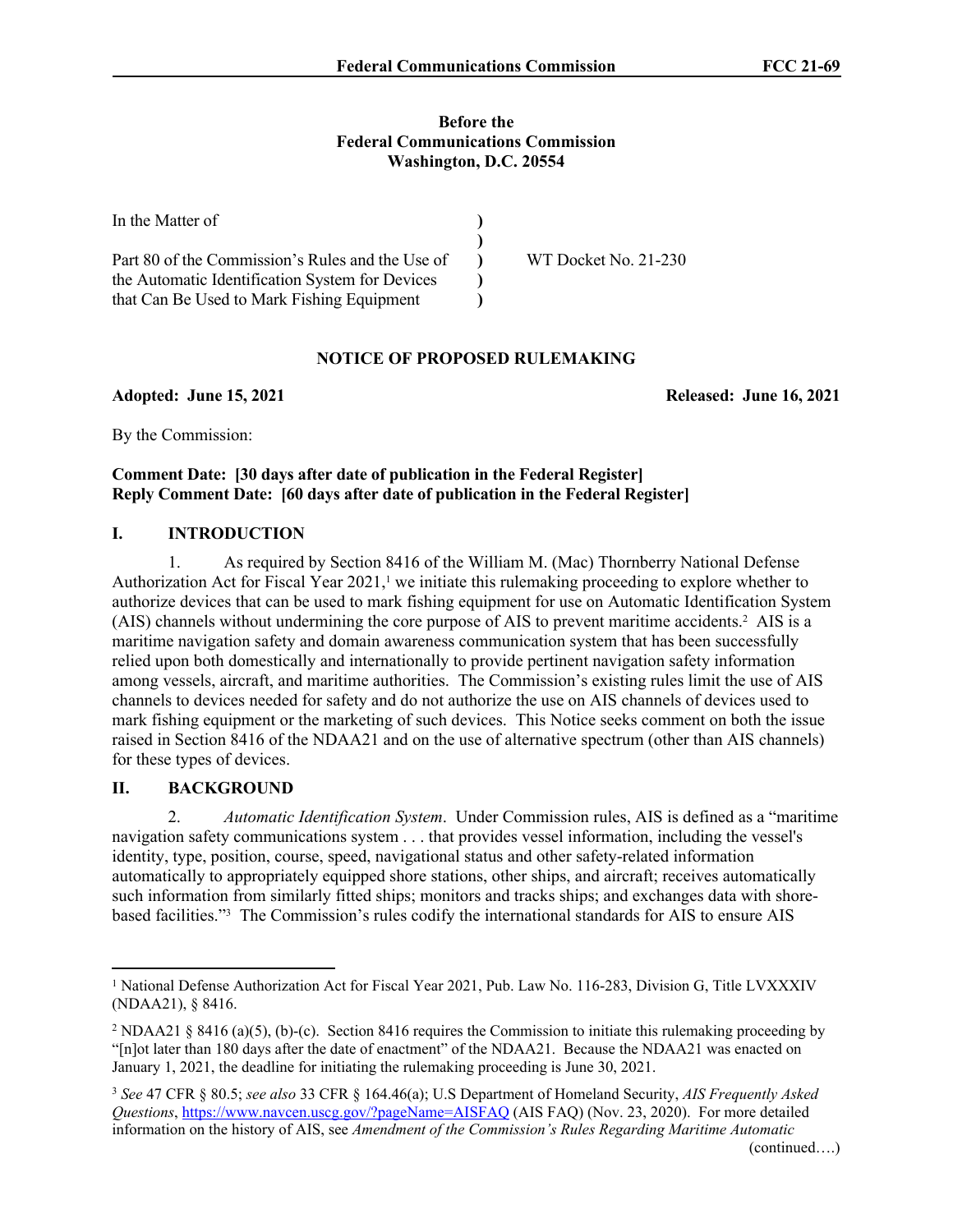devices meet the requirements of the International Maritime Organization (IMO),<sup>4</sup> which imposes obligations on vessels traveling in international waters.<sup>5</sup> The IMO established those requirements to "improve the safety of navigation by assisting in the efficient navigation of ships, protection of the environment, and operation of Vessel Traffic Services."<sup>6</sup> An AIS device allows users to receive data related to the locations of other vessels in the area, additional objects like navigational aids, and maritimerelated messages.<sup>7</sup> The IMO adopted a requirement for AIS to be fitted aboard all ships of 300 gross tonnage or more engaged on international voyages, cargo ships of 500 gross tonnage or more not engaged on international voyages, and all passenger ships carrying more than 12 passengers.<sup>8</sup> The United States Coast Guard (Coast Guard), acting pursuant to statutory directive, expanded the AIS carriage requirement to most commercial vessels in U.S. navigable waters.<sup>9</sup>

3. The Commission has incorporated by reference, in Part 80 of its rules, an International Telecommunication Union (ITU)<sup>10</sup> international standard for AIS equipment<sup>11</sup> and several other international standards for AIS, as the basis for certifying compulsory and voluntary AIS equipment.<sup>12</sup> The only AIS equipment types currently authorized under part 80 of the Commission's rules are Class A and B shipborne equipment, AIS Search and Rescue Transponders (AIS-SARTs), and Maritime Survivor Locating Devices (MSLDs).<sup>13</sup> Class A AIS devices are typically used by sea-going vessels<sup>14</sup> to comply

(Continued from previous page)

*Identification Systems et al.,* Report and Order and Further Notice of Proposed Rule Making and Fourth Memorandum Opinion and Order, 21 FCC Rcd 8892, 8894-8901, paras. 4-11 (2006) (*AIS Report and Order*).

4 47 CFR § 80.5; 33 CFR § 164.46(a); AIS FAQ.

<sup>5</sup> As a specialized agency of the United Nations, IMO is the global standard-setting authority for the safety, security and environmental performance of international shipping. International Maritime Organization, *About IMO, Frequently Asked Questions*, <https://www.imo.org/en/About/Pages/FAQs.aspx>(last visited Apr. 22, 2021). Its main role is to create a regulatory framework for the shipping industry that is fair and effective, universally adopted and universally implemented. *Id.*

6 IMO Resolution MSC.74(69), Recommendation On Performance Standards For An Universal Shipborne Automatic Identification System, at 13 (1998)

[https://wwwcdn.imo.org/localresources/en/KnowledgeCentre/IndexofIMOResolutions/MSCResolutions/MSC.74\(69](https://wwwcdn.imo.org/localresources/en/KnowledgeCentre/IndexofIMOResolutions/MSCResolutions/MSC.74(69).pdf) [\).pdf](https://wwwcdn.imo.org/localresources/en/KnowledgeCentre/IndexofIMOResolutions/MSCResolutions/MSC.74(69).pdf).

<sup>7</sup> *See* International Convention for the Safety of Life at Sea (SOLAS), *Chapter V Regulation 19 - Carriage requirements for shipborne navigational systems and equipment*, <https://www.navcen.uscg.gov/pdf/AIS/SOLAS.V.19.2.1-5.pdf> (last visited Apr. 22, 2021) (also describing AIS functionality).

<sup>8</sup> *See id*; *see also Amendment of the Commission's Rules Concerning Maritime Communications*, Second Report and Order and Second Further Notice of Proposed Rule Making, 12 FCC Rcd 16949, 16954, para. 6 (1997) (*Maritime Second Report and Order*).

<sup>9</sup> *See* 46 U.S.C. § 70114; *see also* 33 CFR § 164.46(b).

 $10$  The ITU allocates global radio spectrum and satellite orbits and develops technical standards regarding network and technology compatibility.

<sup>11</sup> *See* 47 CFR §§ 80.7(c)(11), 80.1101(c)(12). The applicable ITU standard is ITU-R M.1371-3.

<sup>12</sup> *See id.* §§ 80.7(b)(23), (28), (d)(13), (14), (17), (19), 80.231(a), 80.233(a), 80.1101(c)(12). The applicable standards are IMO Resolution MSC.74(69), IMO Resolution MSC.246(83), IEC 61162-1, IEC 61097-14, IEC 61993-2, IEC 62287-1, and 62320-1 and -2.

<sup>13</sup> *See* 47 CFR §§ 80.231-80.233, 80.275, 95.2989. Class A AIS devices are those currently certified by the Commission for compliance with international and Coast Guard carriage requirements. Class B AIS devices, which have somewhat reduced functionality vis-à-vis Class A devices, are intended primarily for voluntary carriage by recreational and other non-compulsory vessels. *See* 47 CFR § 80.1101(c)(12) for Class A certification requirements. Class B AIS devices must meet the certification requirements of the International Electro-technical Commission (IEC) 62287-1. *See* 47 CFR § 80.231. In addition, the Commission has granted waivers authorizing the use of AIS (continued….)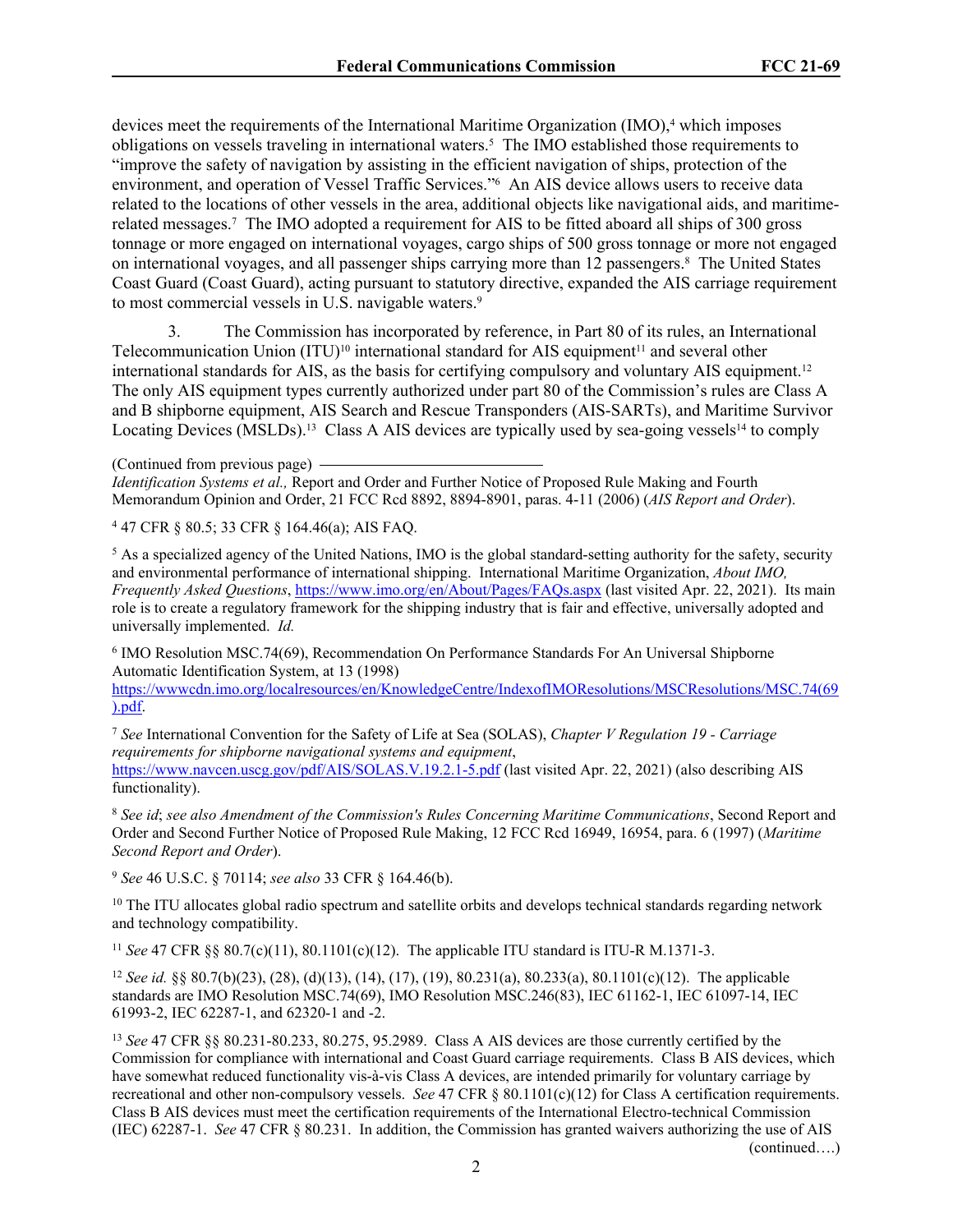with international and Coast Guard carriage requirements, and have a much greater transmit power and provide more information than Class B devices.15 Class B AIS devices may be used for voluntary carriage by recreational and other non-compulsory vessels and a select segment of mandatory AIS users<sup>16</sup> in lieu of a Class A device. AIS-SARTs are carried on board survival craft for use during a distress situation to assist search and rescue personnel in locating those in distress. An AIS-SART is used to locate a survival craft or distressed vessel by transmitting a unique identification code and GPS coordinates to all AIS-enabled vessels in VHF range.17 MSLDs are devices intended to aid in locating persons in the water.18 The Commission has also granted temporary waiver of its rules to permit certification and use of AIS Aid to Navigation (AtoN) stations.<sup>19</sup>

4. In 2006, the Commission implemented the international AIS allocation domestically by designating VHF maritime Channels 87B (161.975 MHz) and 88B (162.025 MHz) for AIS.20 These channels are denominated AIS 1 and AIS 2, respectively, and are authorized for use only by Class A and B AIS devices, AIS-SARTs, AIS AtoNs, and MSLDs.21 The Commission does not authorize non-AIS use of the AIS channels or certification of non-AIS VHF radios that include the AIS frequencies.<sup>22</sup>

position locating with Emergency Position Indicating Radio Beacons (EIPRBs). *See Amendment of the Commission's Rules Regarding Maritime Radio Equipment and Related Matters et al.*, Report and Order, 31 FCC Rcd 10300, 10303, para. 5 & n.16 (2016) (citing *McMurdo Group*, Order, 30 FCC Rcd 10634 (WTB 2015)).

<sup>14</sup> Ships required by treaty or statute to carry radio equipment for safety purposes are known as "compulsory ships," and those not required to carry radio equipment are known as "voluntary ships." *See* 47 CFR § 80.5. Compulsory ships generally include cargo vessels of more than 300 gross tons, vessels carrying more than six passengers for hire in the open sea or any adjacent tidewater, and power-driven vessels of more than 20 meters in length or carrying one or more passengers for hire in tidal waters of the United States. *See* 47 U.S.C. § 381; *Maritime Second Report and Order*, 12 FCC Rcd at 16954, para. 6.

<sup>15</sup> U.S. Department of Homeland Security, *Shipborne AIS Class Comparison*, [https://www.navcen.uscg.gov/pdf/AIS\\_Comparison\\_By\\_Class.pdf](https://www.navcen.uscg.gov/pdf/AIS_Comparison_By_Class.pdf) (comparing Class A and Class B equipment) (last visited Mar. 17, 2021).

<sup>16</sup> *See* 47 CFR § 80.231 for Class B technical requirements; 33 CFR § 164.46(b)-(c). Generally, compulsory ships must install and operate Class A AIS shipborne equipment to satisfy the Coast Guard requirement; vessels not required to carry AIS equipment may use Class B devices. *See Amendment of the Commission's Rules Regarding Maritime Automatic Identification Systems*, 23 FCC Rcd 13711, 13728, para. 27 (2008).

<sup>17</sup> *Amendment of the Commission's Rules Regarding Maritime Radio Equipment and Related Matters et al*., Report and Order, 31 FCC Rcd 10300, 10308, paras. 21-22 (2016) (*Maritime Radio Equipment Report and Order*).

<sup>18</sup> 47 CFR § 95.2903; *see also id.* §§ 95.2987, 95.2989, 95.2991 (incorporating by reference the Radio Technical Commission for Maritime Services standards for MSLD certification requirements, technical standards, and marketing limitations).

<sup>19</sup> An AtoN is any device external to a vessel intended to assist a navigator to determine position or safe course, or to warn of dangers or obstructions to navigation. AIS AtoN are devices certified to the IEC standard 62320-2 for their use on AIS channels. Use of private AtoN is subject to the Coast Guard approval (per 33 CFR 66), the FCC coordinates with the Coast Guard for their licensing. FCC certified AIS AtoN (i.e., [FCC ID UYW-4180013\)](https://fccid.io/UYW-4180013) have been illegally repurposed, sold and are being used outside the U.S. as fishnet markers, i.e. [SRT Buoy Tracker](https://srt-marine.com/product/ais-aids-navigation/buoy-trak-ais-fishing-buoy-tracking-transponder/).

<sup>20</sup> *AIS Report and Order*, 21 FCC Rcd at 8893, para. 2; *see* 47 CFR § 80.393. In this proceeding, the Commission designated channels 87B and 88B for AIS on a shared federal/non-federal basis. *See AIS Report and Order*, 21 FCC Rcd at 8947 (amending U.S. Note 32 to the Table of Frequency Allocations).

<sup>21</sup> *See* 47 CFR § 80.393; *AIS Report and Order*, 21 FCC Rcd at 8893, para. 2; International Telecommunication Union, *Final Acts WRC-97*, Appendix S18, [https://www.itu.int/dms\\_pub/itu-r/opb/act/R-ACT-WRC.5-1997-PDF-](https://www.itu.int/dms_pub/itu-r/opb/act/R-ACT-WRC.5-1997-PDF-E.pdf)[E.pdf](https://www.itu.int/dms_pub/itu-r/opb/act/R-ACT-WRC.5-1997-PDF-E.pdf) (1997) (Rev. WRC-97). Incumbent licensees in certain inland areas may continue to operate on Channel 87 until 2024. *See* 47 CFR § 80.371(c) & n.3.

<sup>22</sup> *See* 47 CFR §§ 80.393; 80.203.

<sup>(</sup>Continued from previous page)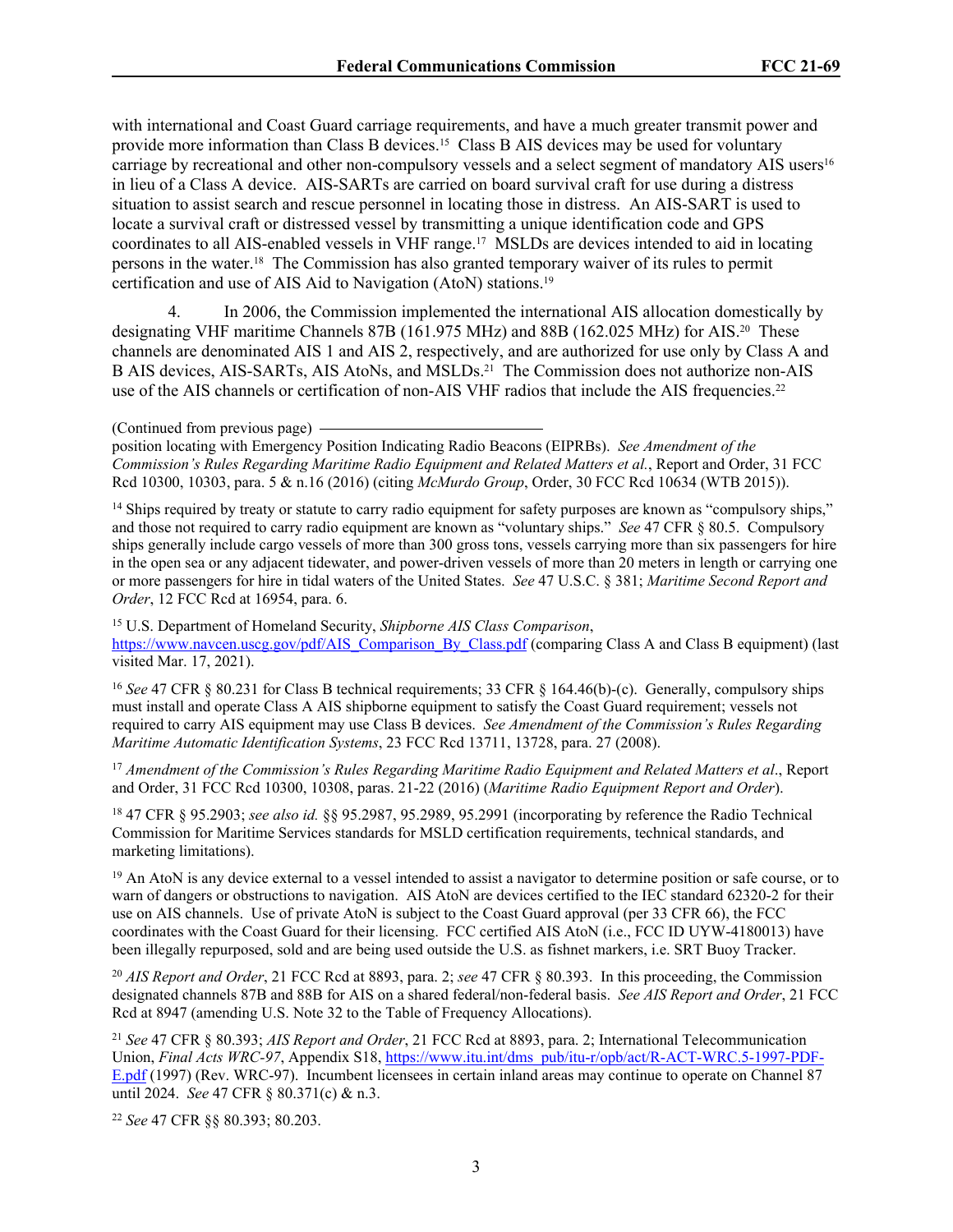5. As more vessels become equipped with authorized AIS equipment and usage increases, AIS 1 and 2 have the potential to become overloaded in areas with high vessel traffic. A consequence of overloading is an impact on mariner situational awareness, including reduction in the navigational range of the AIS system, effectively limiting the number of vessels that can be observed within the system.23 As discussed below, the ITU has sought to address this problem by defining the types of navigation safety AIS uses that are permitted on AIS 1 and 2, and by recommending the use of 160.900 MHz for nonnavigation and non-safety AIS operations on a non-interference basis.<sup>24</sup>

6. *Unauthorized Use of Devices on AIS Channels*. In 2018, the Commission's Enforcement Bureau issued an advisory stating that it had observed a "proliferation in the use and marketing of noncompliant devices that operate on radio frequencies assigned to Automatic Identification Systems (AIS), which are authorized exclusively for marine navigation safety communications."25 One particular unauthorized operation is the use of AIS frequencies in the marking of fishing equipment, which can "disrupt important maritime communications, increasing the risk of accidents by creating confusion about whether an AIS signal represents a vessel that must be avoided."<sup>26</sup> Such noncompliant AIS devices are often advertised as "AIS Fishing Net Buoys," and the devices can transmit a vessel identification signal without essential navigational safety information.<sup>27</sup> According to the Enforcement Bureau, in addition to being illegal, the use of devices to mark fishing nets on AIS channels "can have a serious detrimental effect on maritime safety, hampering the situational awareness of maritime operators and endangering ships relying on AIS to avoid collisions and allisions at sea."28 The Enforcement Bureau warned that violations of the Commission's marketing or operating rules would be subject to substantial monetary

<sup>27</sup> *Id*. at 11667.

<sup>28</sup> *Id.*

<sup>&</sup>lt;sup>23</sup> When AIS VHF data link (VDL) loading exceeds 50%, the ability of the shipborne AIS to find free slots and the ability of the AIS shore infrastructure to exchange information with the shipborne AIS are impaired. *See* ITU, Automatic identification system VHF data link loading, Report ITU-R M.2287-0, section 4, at 4 (Dec. 2013), *see also id.*, at Annex 1 ("The critical 50% threshold has already been exceeded in some areas of the world where vessel traffic is high, for example, the Northern Gulf of Mexico in the United States of America . . . .") (citing International Association of Marine Aids to Navigation and Lighthouse Authorities Recommendation A-124); *see also* U.S. Department of Homeland Security, *How AIS Works* (Sept. 08, 2016) [https://www.navcen.uscg.gov/?pageName=AISworks.](https://www.navcen.uscg.gov/?pageName=AISworks)

<sup>24</sup> *See* International Telecommunication Union, Final Acts-WRC-12, Geneva, Appendix 18 (2012) [https://www.itu.int/dms\\_pub/itu-r/opb/act/R-ACT-WRC.9-2012-PDF-E.pdf](https://www.itu.int/dms_pub/itu-r/opb/act/R-ACT-WRC.9-2012-PDF-E.pdf) (Rev. WRC-12); International Telecommunication Union, Final Acts WRC-19, Appendix 18, [https://www.itu.int/dms\\_pub/itu-r/opb/act/R-ACT-](https://www.itu.int/dms_pub/itu-r/opb/act/R-ACT-WRC.14-2019-PDF-E.pdf)[WRC.14-2019-PDF-E.pdf](https://www.itu.int/dms_pub/itu-r/opb/act/R-ACT-WRC.14-2019-PDF-E.pdf) (2019) (Rev. WRC-19). To address concerns about congestion on AIS 1 and AIS 2, in 2012, the ITU redesignated marine VHF Channels 75 (156.775 MHz) and 76 (156.825 MHz) as AIS 3 and AIS 4, respectively, and reallocated them from the maritime mobile service to the mobile satellite service (Earth-to-space) for the reception of long-range AIS broadcast messages from ships. *See* Rev. WRC-12 at Appendix 18. To improve satellite detection of messages from AIS, the Commission reallocated bands 156.7625/156.7875 MHz (AIS 3) and 156.8125/156.8375 MHz (AIS 4) to the mobile-satellite service (MSS), restricted to Earth-to-space (uplink) operations, on a primary basis for Federal and non-Federal use. *Amendment of Part 2, 15, 80, 90, 97, and 101 of the Commission's Rules Regarding Implementation of the Final Acts of the World Radiocommunication Conference (Geneva, 2012)(WRC-12), Other Allocation Issues, and Related Rule Updates*, Report and Order, 32 FCC Rcd 2703, 2721, para. 55 (2017). AIS 3 and AIS 4 are satellite channels that are not suited for devices capable of being used to mark fishing equipment because such equipment is not typically identified through long-range broadcasting.

<sup>25</sup> *FCC Rules Prohibit Marketing, Sale, or Use of Fishing Net Buoys that Use Radio Frequencies Reserved for Marine Navigation Safety Communications*, Public Notice, 33 FCC Rcd 11665, 11665 (EB 2018) (*Enforcement Bureau Advisory*).

<sup>&</sup>lt;sup>26</sup> *Id.* Marking fishing equipment refers to the transmission of location information about various types of fishing nets.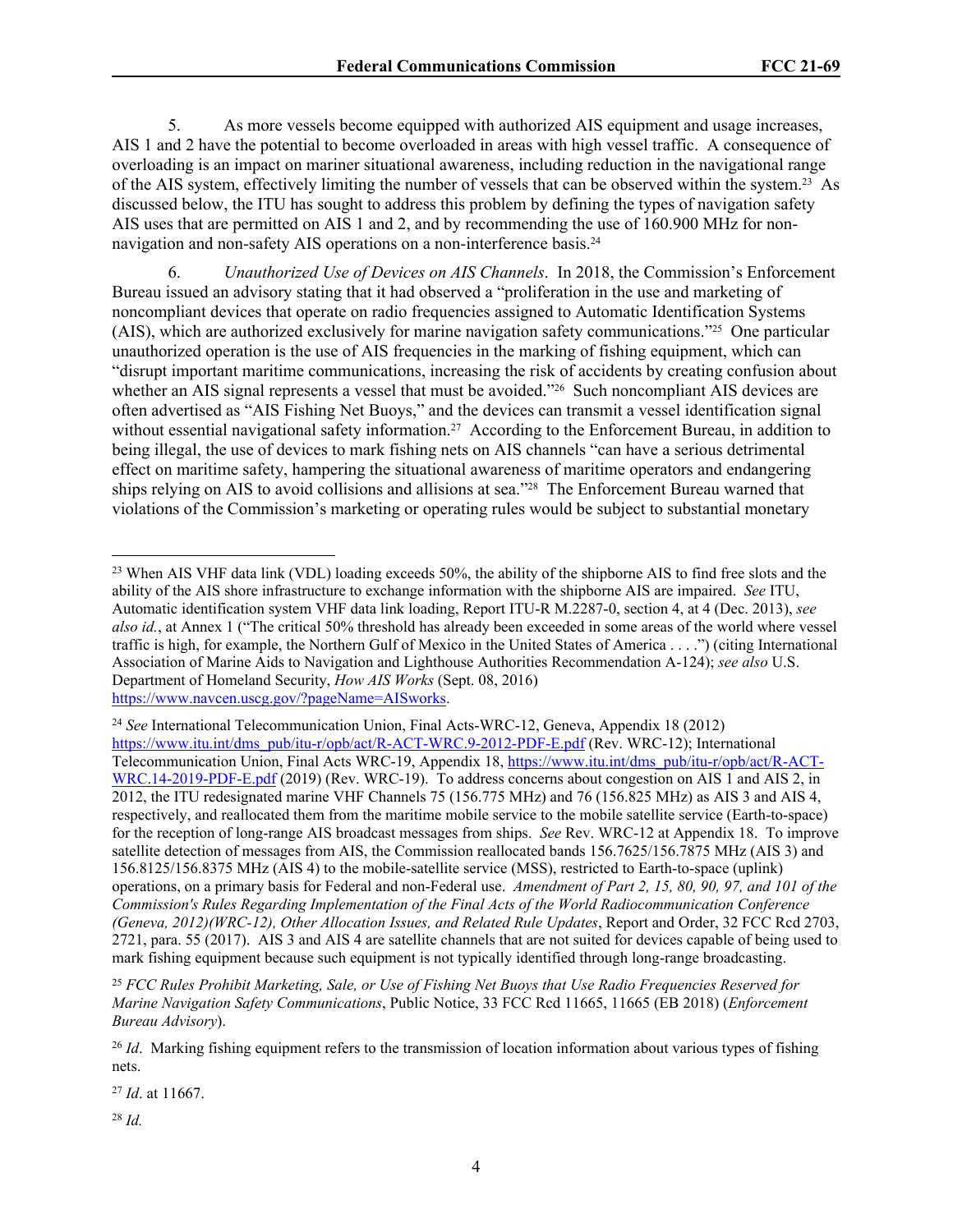penalties.29 As the legal alternative, the advisory pointed to compliant maritime equipment intended for tracking fishing nets that is authorized to operate in the 1900-2000 kHz band.<sup>30</sup>

7. *Statutory Mandate*. Section 8416 of the NDAA21 mandates that we initiate a rulemaking proceeding by June 30, 2021 to consider whether to authorize devices used to mark fishing equipment in radio frequencies assigned for AIS.<sup>31</sup> Congress further instructed the Commission to "consider whether imposing requirements with respect to the manner in which [AIS] devices are deployed and used would enable the authorization of [devices used to mark fishing equipment] to operate in radio frequencies assigned for [AIS] stations consistent with the core purpose of the [AIS] to prevent maritime accidents."<sup>32</sup>

## **III. DISCUSSION**

8. Pursuant to Section 8416 of the NDAA21, we seek comment on whether to permit devices capable of marking fishing equipment to operate on channels currently assigned in the United States and internationally for AIS operation, specifically AIS 1 and 2, and on related operational issues.<sup>33</sup> As stated, in the United States, AIS 1 and 2 currently are authorized only for maritime navigation safety purposes, and Congress directed the Commission to ensure that any changes to permitted operations in AIS spectrum are consistent with the core purpose of AIS to prevent maritime accidents.

9. We seek comment below on the current types and usages of such devices. We seek comment on whether such devices could operate on AIS 1 and 2 consistent with the purpose of AIS and, if so, under what conditions. We also seek comment on the costs and benefits of permitting operation of these devices on AIS 1 and 2, including the risks to maritime safety. In addition, we seek comment on the costs and benefits of facilitating use of such devices on alternative spectrum, specifically, by encouraging more robust use of frequencies in the 1900-2000 kHz band (which is currently authorized for radio buoy operations under certain ship station licenses held by commercial fishing vessels) and/or by permitting such use on 160.900 MHz (consistent with ITU recommendations). We further seek comment on how best to categorize devices used to mark fishing equipment and protect incumbents through technical and operational limitations. Finally, we seek comment on a consumer labeling approach to provide consumers guidance on whether the equipment being purchased complies with the Coast Guard's rules and the Commission's rules.

## **A. Current Environment for Devices Used to Mark Fishing Equipment**

10. We seek comment generally on the current usage of spectrum to operate devices that could be used to mark fishing equipment. We consider two general types of fishing equipment; those attached to vessels during fishing activities, such as long-lines, trawl nets or drift nets, and those deployed for later retrieval, such as fixed fishing nets, pots, traps or other fishing equipment. What is the volume of usage of any of these devices that could be used to mark fishing equipment? How many mobile and/or fixed devices are typically used by an individual vessel or fleet? To what extent does usage of these devices vary based on the body of water where deployed? Are there other types of fishing nets that we should consider? We recognize that fishing seasons are time limited and vary by location, and we seek data to determine the most trafficked locations during high fishing season. Approximately how many devices are typically used to mark fishing equipment in a given area during high season? Are the devices used year-round, or only during the fishing season? If they are used year-round, are the full complement

<sup>29</sup> *Id*.

<sup>30</sup> *Id.*

 $31$  NDAA21 § 8416 (a)(5), (b).

<sup>32</sup> NDAA21 § 8416(c).

<sup>33</sup> *See* NDAA21 § 8416(b)-(c). We clarify that our exploration in this *Notice* of potentially adopting rules for the legal use of AIS channels for devices that can be used to mark fishing equipment in no way waives our rights to take enforcement action against unauthorized uses of such equipment.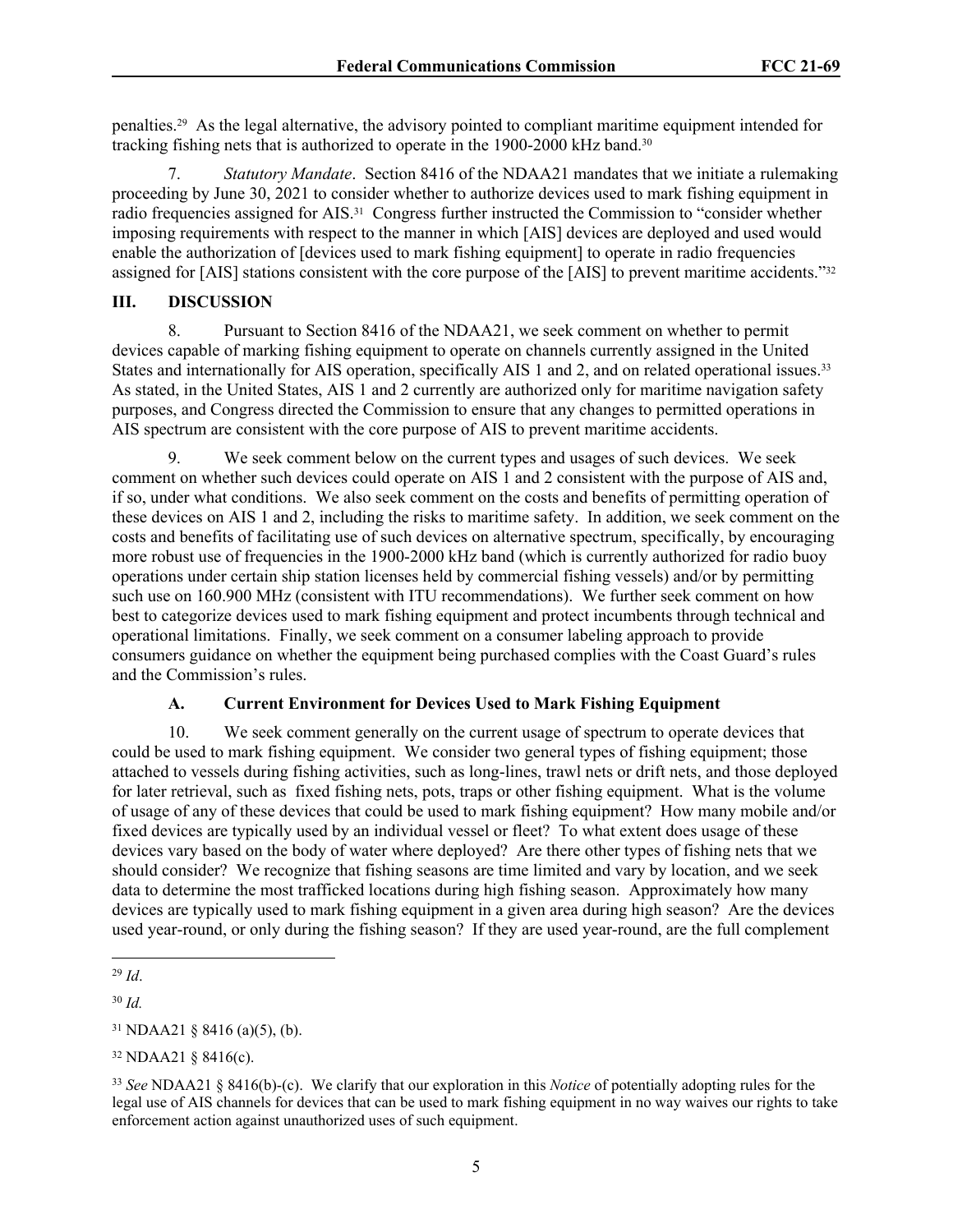of devices always in use, or does the number of devices in use vary based on the time of year? Over how large an area are these devices used? What types of technical developments have occurred to facilitate the use of these devices? Are these devices also used to mark the location of other types of marine equipment? We seek extensive data input into our record in this proceeding as part of our consideration of whether to authorize devices that could be used to mark fishing equipment on AIS 1 and 2.

11. *1900 – 2000 kHz Operations*. We note that the Commission currently authorizes radio buoy operations under a ship station license for commercial fishing operations on the open sea and the Great Lakes in the 1900-2000 kHz band.<sup>34</sup> Under Commission rules, the output power is limited to 8 watts and the station antenna height is limited to 4.6 meters above sea level for a buoy station, or 6 meters above the mast of the ship for ship installations.<sup>35</sup> We seek comment on the extent to which this band is used in support of fishing operations. We ask that commenters provide specific details regarding use cases to provide a clearer understanding of the scope of the use of the 1900-2000 kHz band in support of fishing operations. What are the advantages and disadvantages of using the 1900-2000 kHz band in support of such operations? How many devices currently used to mark fishing equipment employ this band? What is the anticipated rate of increase in the number of devices used to mark fishing equipment in this band? Is there sufficient equipment available in this band for use in marking devices for fishing operations? Would the current technical limits hinder the use of this band for devices that can be used to mark fishing equipment, or fail to incentivize equipment development? Given the current power limits, what is the estimated number of devices in a given area that this band can support without harmful interference? What advantages or disadvantages are there to using equipment in this band as compared to AIS equipment, specifically as related to any differences in functionality, performance, and cost? We also seek information, especially quantitative estimates, on the economic value of improved safety and more efficient commercial fishing operations from the use of these radio buoys in the 1900-2000 kHz band.

12. *Unauthorized Use of AIS Channels*. We seek comment on whether entities currently using AIS 1 and 2 for navigation safety and domain awareness communication systems are experiencing problems from unauthorized use of AIS 1 and 2. If so, how and to what extent does such unauthorized use impact legitimate operations on AIS 1 and 2? We seek specific comment on the types and quantity of devices used, or marketed for use, to illegally operate on AIS 1 and 2 to mark fishing equipment. Since the issuance of the 2018 Enforcement Bureau Advisory, is there evidence of the continued proliferation of the unauthorized deployment of devices used to mark fishing equipment using AIS channels 1 and 2, and if so, at what rate? Is any such proliferation largely limited to certain bodies of water? How are such unauthorized uses typically deployed—i.e., at what power levels and antenna heights—and are there differences between fixed deployments and mobile deployments (e.g. trawl use cases)?

13. As noted above, there is a concern that, in some areas, AIS 1 and 2 may become compromised.36 The Commission's Enforcement Bureau Advisory stated that non-certified devices used to track or mark fishing equipment "can have a serious detrimental effect on maritime safety, hampering the situational awareness of maritime operators and endangering ships relying on AIS to avoid collisions and allisions at sea."37 Further, an ITU Radiocommunication Bureau Recommendation indicates that, to avoid confusion or an overload of information on the bridge of a vessel, devices that do not enhance the safety of navigation should not be permitted to use designated frequencies AIS 1 and 2.<sup>38</sup> Do commenters agree with the ITU Recommendation? We seek specific comment and data on the extent the use of

<sup>34</sup> *See* 47 CFR § 80.376 (authorizing radio buoy operations).

<sup>35</sup> 47 CFR § 80.376(b).

<sup>36</sup> *See supra* n.23.

<sup>37</sup> *Enforcement Bureau Advisory*, 33 FCC Rcd at 11667.

<sup>38</sup> Rec. ITU-R M.2135-0, Annex 1 at page 3.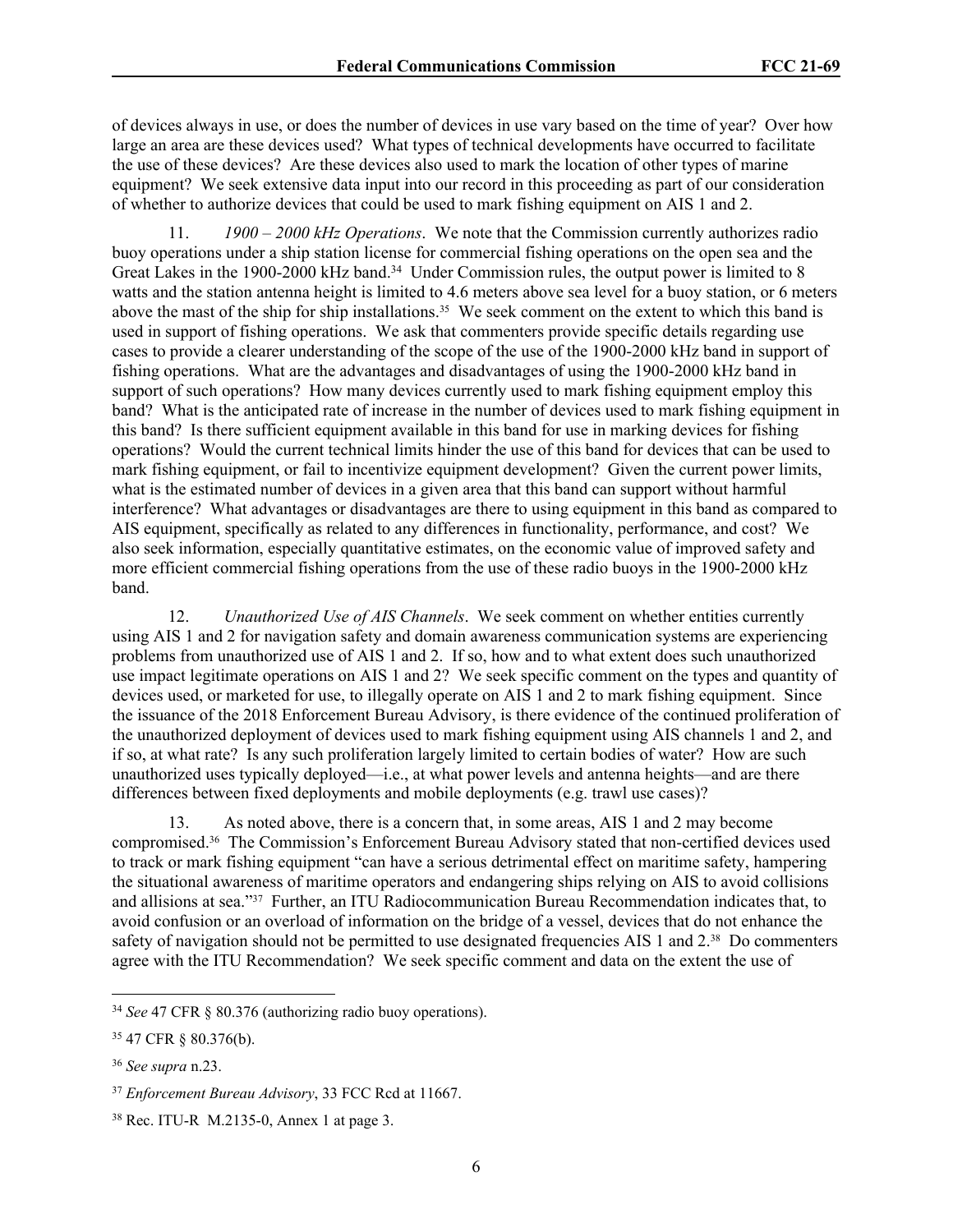unauthorized devices is compromising the use of AIS 1 and 2 and any resulting impact on the state of maritime safety.

### **B. Exploring Additional Spectrum for Devices that Could be Used to Mark Fishing Equipment**

14. *AIS Channels 1 and 2*. Consistent with the Congressional directive in Section 8416 of the NDAA21, we seek specific comment on whether requirements could be imposed to enable authorization of devices that are designed to mark fishing equipment to operate in AIS 1 and 2 consistent with the core purpose of AIS to prevent maritime accidents. How would the introduction of such devices impact the availability and utility of the AIS 1 and 2 channels, especially in light of concerns about potential overloading? Would the authorization of devices used to mark fishing equipment on AIS 1 and 2 result in substantial further channel overloading? If low power/low-latency requirements were utilized for operation of devices used to mark fishing equipment on AIS 1 and 2, would this alleviate concerns regarding channel overloading? Are modifications or retrofits required for existing devices to become compliant to the low-power/low-latency requirements? If so, what is the likely unit cost to make existing devices compliant with the low-power/low-latency requirements? How many existing devices are estimated to be affected by any new requirements? We seek comment on the overall costs and benefits of potentially allowing devices that could be used to mark fishing equipment to operate on AIS 1 and 2, including the risks to maritime safety.

15. We also seek comment on whether we could authorize devices that could be used to mark fishing equipment to operate on AIS 1 and 2 without diminishing navigation safety in domestic and international waters and impeding the efficiency of marine transportation systems. If so, what is the likely cost? If the Commission were to permit such devices to operate on AIS 1 and AIS 2, to what extent would we need to amend our current AIS equipment authorization rules?<sup>39</sup> If the Commission were to permit devices used to mark fishing equipment to operate on AIS 1 and 2, what coordination procedures would be needed between the Commission, the Coast Guard, and others to certify equipment and ensure safe operation? Are there restrictions or requirements the Commission could impose to mitigate against a negative impact on existing uses? For example, should we limit the types of devices used to mark fishing equipment that would be permitted to operate on AIS 1 and 2? Should we authorize devices for operation only in certain areas? If so, is there any practical way to enforce such limitations? Are there any technical parameters or other limits the Commission might impose to ensure that any new uses do not undermine the core purpose of AIS to prevent maritime accidents? We note that, during the pendency of this rulemaking, we will continue to enforce our rules that limit the use of AIS channels to devices needed for safety and that do not authorize use on AIS channels of devices used to mark fishing equipment or the marketing of such devices.

16. Particularly in the maritime context, the Commission considers international ramifications in determining whether its actions are in the public interest. We therefore note that at WRC-19, the ITU updated its *Radio Regulations*, <sup>40</sup> to establish a new class of AIS devices, Group A and Group B autonomous maritime radio devices (AMRD), and state that an AMRD is a "mobile station

<sup>39</sup> 47 CFR § 80.203 (requiring certification under the procedures in Part 2 for Part 80 maritime devices, including AIS devices); *see also id*. § 2.907 (general provision regarding certification). The general equipment authorization rules apply to the manufacture, import, sale, offer for sale, shipment, or use of devices capable of emitting radio frequency energy. *See* 47 U.S.C. § 302a(b); 47 CFR §§ 2.803, 2.805. These rules apply to all radio frequency equipment advertised or sold to, or used by, non-Federal U.S. persons or entities regardless of the equipment's origin, including equipment manufactured overseas and imported for subsequent sale to non-Federal U.S. customers or shipped directly from overseas to non-federal U.S. customers. These rules do not apply to equipment used by Federal Government agencies. *See* 47 U.S.C. § 302a(c), 47 CFR § 2.807(d).

<sup>&</sup>lt;sup>40</sup> The World Radiocommunication Conference (WRC) is organized by the ITU. It is held every three to four years, addresses radiocommunication matters, and reviews and revises the ITU Radio Regulations.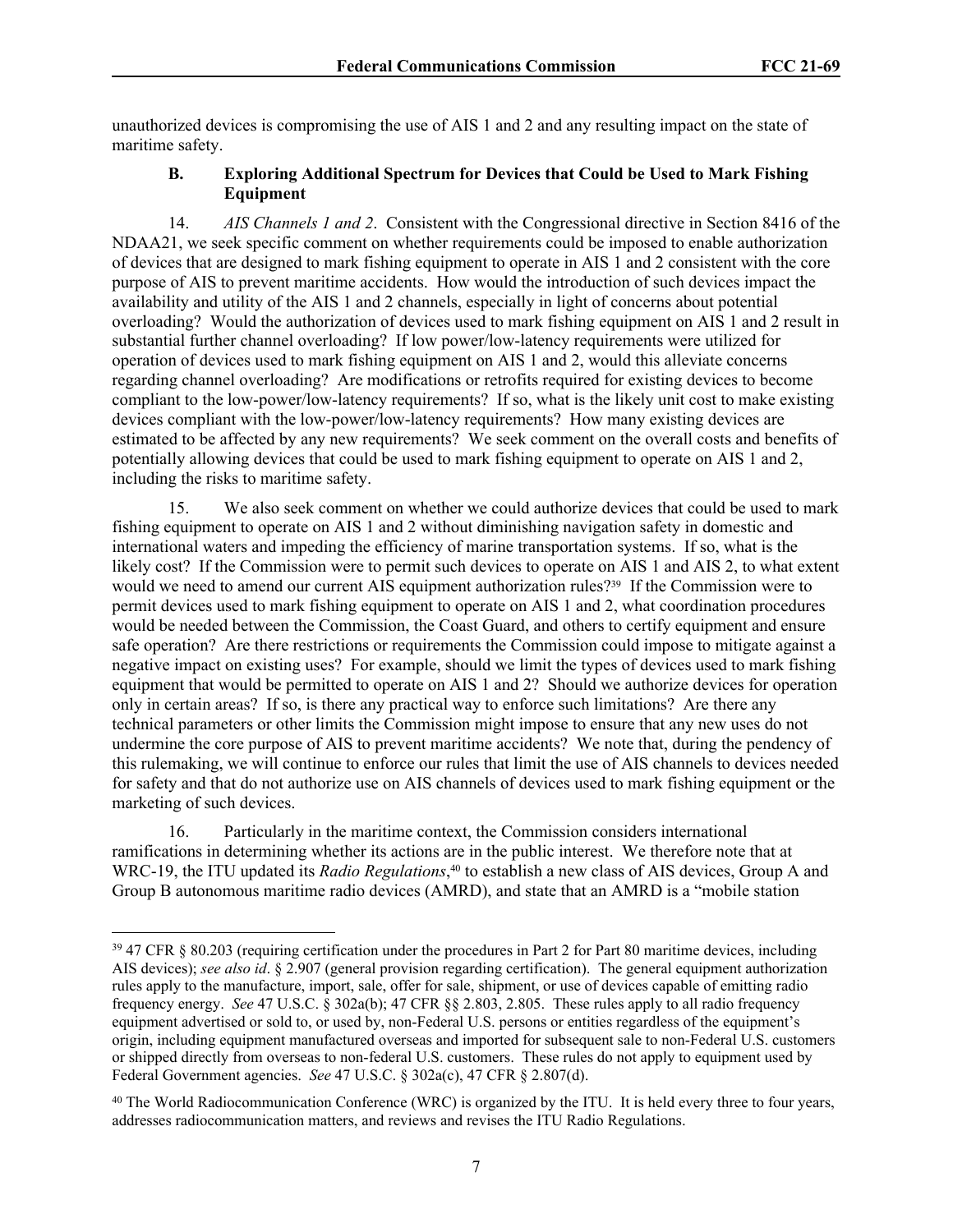operating at sea and transmitting independently of a ship station or a coast station."41 The ITU defined AMRD Group A as devices that "enhance the safety of navigation."42 In contrast, the ITU defined AMRD Group B as "[devices] that do not enhance the safety of navigation (AMRD which deliver signals or information which do not concern the navigation of the vessel or do not complement vessel traffic safety in waterways)."43 Should we consider a similar categorization of AIS devices? Would this type of categorization be consistent with the core purpose of AIS to prevent maritime accidents? To the extent that the ITU categories might inform our approach in this proceeding, and recognizing that the distinction between devices in AMRD Groups A and B may be somewhat unclear and can vary by use case, we request comment on the types of devices that should be categorized as AMRD Group A verses Group B. Should the two general categories of fishing nets mentioned above (and their associated devices used for marking) be separately considered for AMRD Group A or B? Are there other categories of fishing nets/devices that should also be considered? What are the appropriate factors to consider in categorizing various devices, and should those factors differ depending on the use case? For example, should nets attached to a vessel be considered for AMRD Group A since approaching vessels will need to be aware of their location for navigation safety? Should static nets be considered for Group B due to their static nature, or do they remain a navigation hazard for approaching vessels? We also seek comment on the international ramifications if we were to authorize operation of devices used to mark fishing equipment on AIS 1 and 2, including the ramifications for international technical and intergovernmental organizations. For example, would revisions to existing technical standards, recommendations, or mandates be required at IEC, IMO, ITU or elsewhere?

17. While we are concerned about the proliferation of devices that use AIS 1 and 2 to mark fishing equipment, and their potential overall effect on maritime safety, we also seek comment on any potential safety-related reasons to integrate such devices on AIS 1 and 2, including whether they might enhance the safety of navigation (e.g., by helping ships to avoid collision with fishing nets). Are there use or deployment restrictions on devices intended to mark fishing equipment that we could impose to potentially accommodate the addition of such devices on AIS 1 and 2, while not undermining the core safety purpose of AIS? Would allowing devices that could be used to mark fishing equipment to operate on AIS 1 and 2 help maritime operators and ships relying on AIS to avoid collisions? Do concerns about AIS 1 and 2 overloading or traffic congestion generally vary depending on the type of fishing areas—e.g., fishing areas near ports or fishing lanes versus deep sea fishing areas? What other devices and/or applications are being considered for AMRD Group A and B? If the potential for new types of devices and/or applications for Group A is limited, could this provide an opportunity for devices that could be used to mark fishing equipment to operate as Group A devices on AIS 1 and 2 and not impact the AIS network and its core maritime safety purpose? Could the impact be further reduced if devices that could be used to mark fishing equipment utilized a carrier-sense time-division multiple-access (CSTDMA) system used by Class B AIS transceivers, as opposed to random access [time-division multiple access](https://en.wikipedia.org/wiki/Self-organized_time-division_multiple_access) (RATDMA) used by other AIS devices?<sup>44</sup>

18. *Operation on 160.900 MHz by Devices that Could be Used to Mark Fishing Equipment*. In order to assess the relative costs and benefits of permitting the use of AIS 1 and 2 by devices that could

<sup>44</sup> RATDMA is a time-division technology where a transmission are quasi-randomly broadcast--possibly on top of other AIS broadcast-- in an available time slot window within the AIS system, while CSTDMA operates at lower power and under a "listen before talk" criteria, only operating if there is an unused time slot.

<sup>41</sup> Rec. ITU-R M.2135-0, Annex 1 at 3.

<sup>42</sup> *Id.*

<sup>43</sup> Rec. ITU-R M.2135-0, Annex 1 at page 3; AMRD Group A and AMRD Group B are ITU terms referring to a category of devices that are different from AIS Class A and AIS Class B devices described *supra*. The ITU recommended 160.900 MHz for AMRD Group B operations. *See* Rev. WRC-19, Table of transmitting frequencies in the VHF maritime mobile band, at Appendix 18.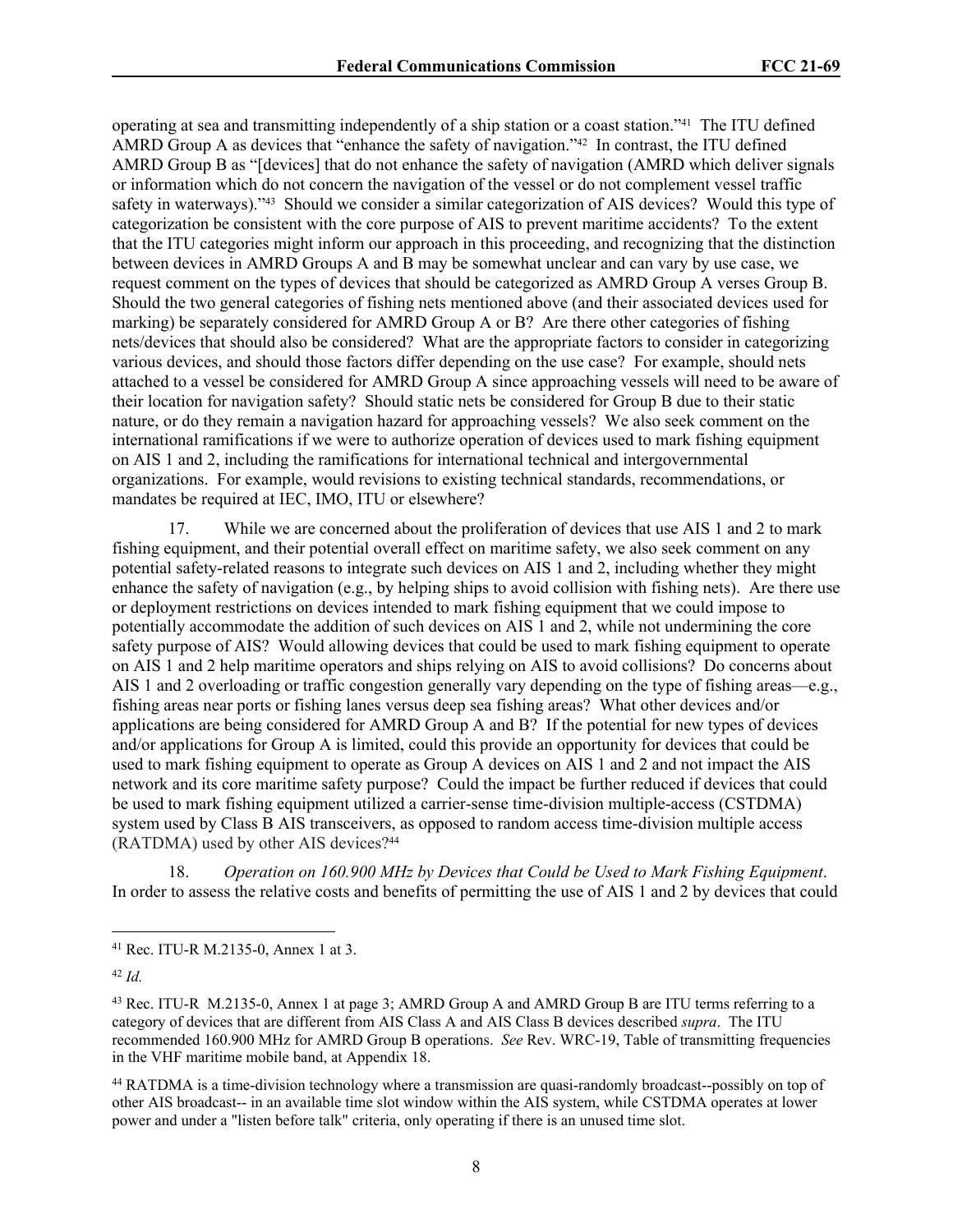be used to mark fishing equipment, we explore whether other frequencies could be allocated to such uses, in particular 160.900 MHz. The ITU, in amending its *Radio Regulations* to permit certain devices categorized as AMRD Group B to use AIS technology, specifically identified 160.900 MHz for purposes other than safety on a non-interference basis to existing primary incumbents.45 We note, however, that the Commission has issued a substantial number of licenses authorizing primary operations within a 25 kHz bandwidth of 160.900 MHz.<sup>46</sup> Our Universal Licensing System (ULS) reflects 579 incumbent licensees on these channels,<sup>47</sup> mostly railroad entities authorized across the nation, including near port cities, for uses such as dispatch, track maintenance, car maintenance, and safety-related communications.48 ULS records also reflect three licenses near 160.900 MHz issued to public safety entities for land mobile operation under Part 90 of the Commission's rules, and 44 fixed and mobile Broadcast Auxiliary Remote Pickup under Part 74 of the Commission's rules.<sup>49</sup> Remote pickup channels can be used by a mobile transmitter to relay signals from a remote location back to the studio, or between two points, such as a main studio and an auxiliary studio.<sup>50</sup>

19. We seek comment on whether the Commission should maintain consistency with the international maritime approach regarding devices used to mark fishing equipment and authorize operation of these devices on 160.900 MHz. As stated, we recognize that incumbents currently operate near this frequency and seek comment on the specific level of incumbent deployments near 160.900 MHz, including geographic locations and technical parameters. We also seek comment on whether there are protective measures that could be employed to minimize the potential for harmful interference to incumbents while still accommodating new maritime uses on or near 160.900 MHz. If stakeholders support 160.900 MHz as the appropriate frequency for devices that could be used to mark fishing equipment in lieu of AIS 1 and 2, we seek comment on how the Commission should specifically protect incumbents, including many U.S. rail entities, and any incumbents that might operate near waterways, such as ports. To what extent can the Commission accommodate operation of devices that could be used to mark fishing equipment and incumbents on or near this frequency? We also note that the three public safety incumbent systems near 160.900 MHz are operated by governmental jurisdictions.<sup>51</sup> Should public safety systems be provided the same protection as non-public safety systems operating on or near 160.900 MHz or does their status as public safety entities requiring reliable communications dictate more stringent protective measures? If so, what protective measures are necessary?

20. We recognize that the ITU established power level limits for AMRD Group B operation on 160.900 MHz not to exceed 100 mW and antenna height limits not to exceed 1 m above the surface of the sea.52 If we were to authorize operation of devices that could be used to mark fishing equipment on 160.900 MHz, we seek comment on whether the ITU established power/height limitations are sufficient

<sup>47</sup> Federal Communications Commission, Universal Licensing System, <https://wireless2.fcc.gov/UlsApp/UlsSearch/searchLicense.jsp> (last visited Apr. 21, 2021).

<sup>49</sup> Federal Communications Commission, Universal Licensing System, <https://wireless2.fcc.gov/UlsApp/UlsSearch/searchLicense.jsp> (last visited Apr. 21, 2021).

<sup>45</sup> Rev. WRC-19, at Appendix. 18.

<sup>46</sup> Channels 160.890 MHz, 160.8975 MHz, 160.905 MHz, 160.9125 MHz are licensed under Parts 74 and 90 of the rules. *See* 47 CFR §§ 90.35, 74.402. The Association of American Railroads (AAR) provides frequency coordination for licenses under part 90. *See* TTCI, AAR Frequency Coordination, [https://aar.com/standards/fc\\_index.html](https://aar.com/standards/fc_index.html) (last visited Apr. 13, 2021).

<sup>48</sup> The frequencies subject to exclusive coordination by AAR are denoted with an "LR" radio service code in the Coordinator Column of the Industrial/Business Pool Frequency Table. *See* 47 CFR § 90.35(b)(2)(iv), (b)(3).

<sup>50</sup> *See* 47 CFR §§ 74.401, 74.402.

<sup>51</sup> *See* Call Signs WPGZ241, WQQN990, WQQP804.

<sup>52</sup> Rev, WRC-19, Final Acts, at Appendix 18, n. r.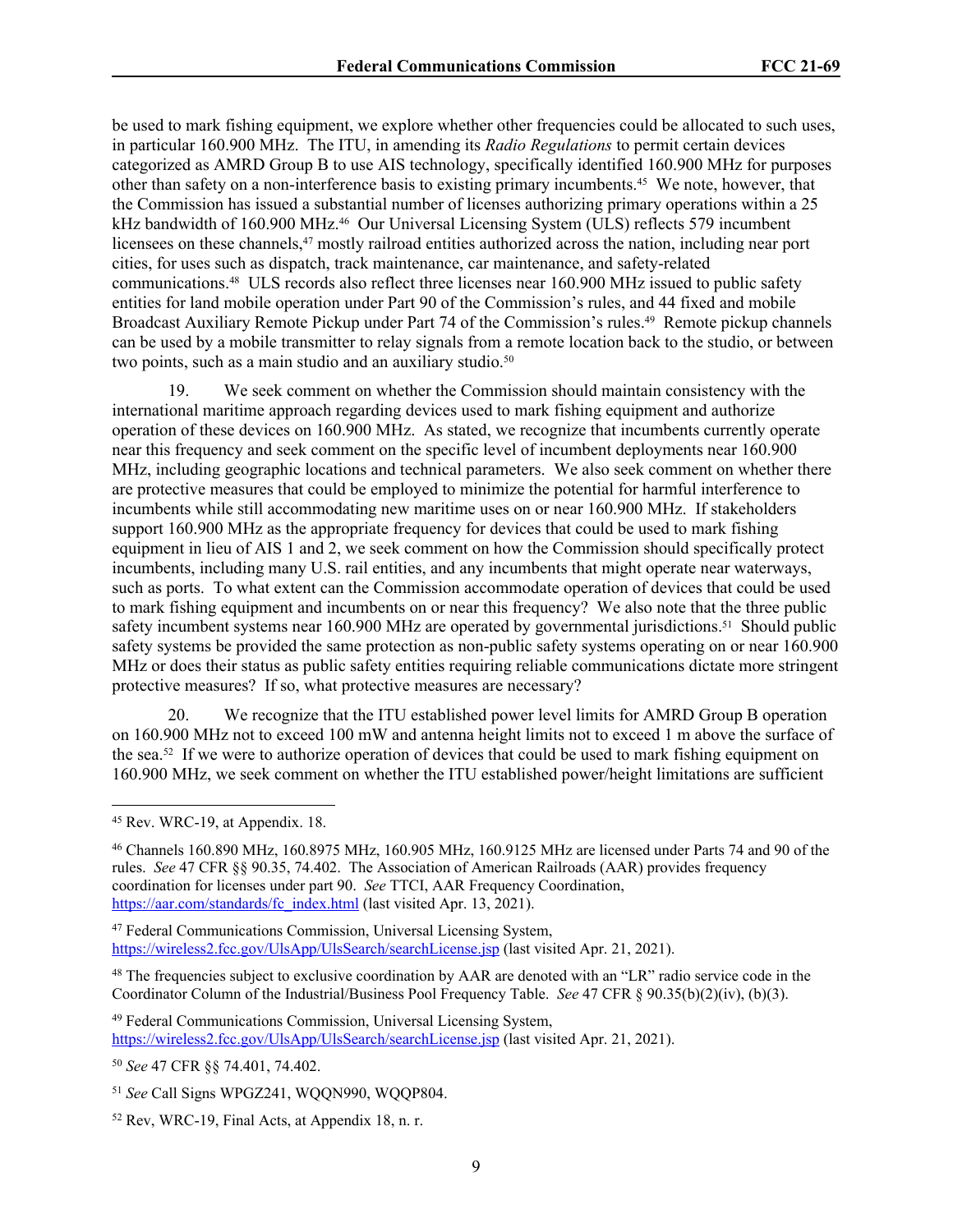to protect U.S. licensed incumbents operating near 160.900 MHz. If not, what alternative technical and operational limitations would be appropriate to mitigate the likelihood of harmful interference to incumbent licensees? Should we consider creating exclusion areas where devices that could be used to mark fishing equipment cannot be deployed if operating on 160.900 MHz? Commenters supporting domestic use of 160.900 MHz for such devices should address these and any other issues, including the existence of appropriate technical and operational standards, necessary for such devices to successfully operate without causing harmful interference to incumbent licensees. If co-existence is not technically feasible, should we consider requiring incumbents to relocate to new spectrum, and if so, what are the available and appropriate spectrum alternatives for incumbents? We also recognize that any new authorized uses of 160.900 MHz may impact existing operations near the Canadian and Mexican borders and therefore seek comment on what measures might be necessary to protect use of the 160.900 MHz spectrum outside of the United States, consistent with applicable treaties or arrangements.<sup>53</sup>

21. *Consumer Labeling*. We seek comment on whether to establish labeling requirements on authorized devices that could be used to mark fishing equipment to provide consumers guidance on whether the equipment being purchased complies with the Coast Guard's rules and the Commission's rules.54 By requiring labeling on devices approved for use in marking fishing equipment, consumers would be on notice not to purchase devices that do not contain the approved label. For example, if we adopted such an approach, unauthorized devices used in marking fishing equipment that operate on AIS 1 and 2, currently illegally marketed as "AIS Fishing Net Buoys," would not contain the label of approval. We seek comment on requiring consumer labeling for devices that could be used to mark fishing equipment, including the costs and benefits of such an approach.

### **IV. PROCEDURAL MATTERS**

22. *Regulatory Flexibility Act.* The Regulatory Flexibility Act of 1980, as amended (RFA),<sup>55</sup> requires that an agency prepare a regulatory flexibility analysis for notice-and-comment rulemaking proceedings, unless the agency certifies that "the rule will not, if promulgated, have a significant economic impact on a substantial number of small entities."<sup>56</sup> Accordingly, the Commission has prepared an Initial Regulatory Flexibility Analysis (IRFA) concerning potential rule and policy changes contained in this *Notice of Proposed Rulemaking* (*Notice*). The IRFA is set forth in Appendix A.

23. *Comment Period and Filing Requirements*. Pursuant to sections 1.415 and 1.419 of the Commission's rules, 47 CFR §§ 1.415, 1.419, interested parties may file comments and reply comments on or before the dates indicated on the first page of this document. Comments may be filed using the Commission's Electronic Comment Filing System (ECFS). *See Electronic Filing of Documents in Rulemaking Proceedings*, 63 FR 24121 (1998).

- Electronic Filers: Comments may be filed electronically using the Internet by accessing the ECFS: <http://www.fcc.gov/ecfs/>.
- Paper Filers: Parties who choose to file by paper must file an original and one copy of each filing.

56 5 U.S.C. § 605(b).

<sup>53</sup> We note that the U.S and Canada have an existing arrangement (first executed in 1960, supplemented in 1965 and again in 1971) for railroad use of 160 MHz spectrum in cross-border areas. *See* Letter from Ben F. Waple, Acting Secretary, FCC, to F.G Nixon, Director, Telecommunications & Electronics Branch, Canada Department of Transport, 6155-F (July 28, 1960)*.*

<sup>54</sup> *See, e.g.*, 47 CFR § 80.1061(f) (consumer labeling requirements for Emergency Position Indicating Radio Beacons in the 406.0–406.1 MHz band).

<sup>55</sup> The RFA, *see* 5 U.S.C. §§ 601-612, was amended by the Small Business Regulatory Enforcement Fairness Act of 1996 (SBREFA), Pub. L. No. 104-121, Title II, 110 Stat. 857 (1996).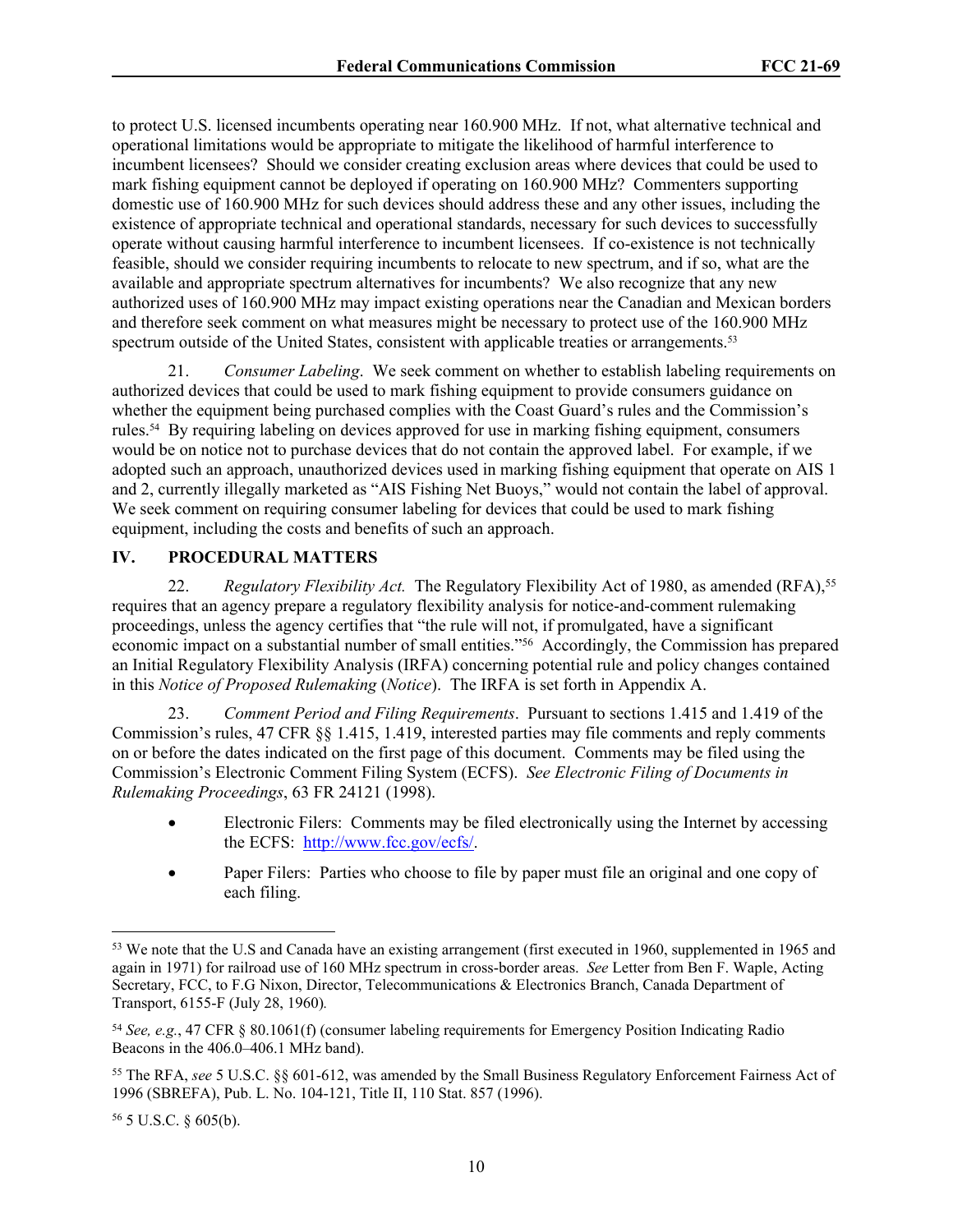- Filings can be sent by commercial overnight courier, or by first-class or overnight U.S. Postal Service mail. All filings must be addressed to the Commission's Secretary, Office of the Secretary, Federal Communications Commission.
- Commercial overnight mail (other than U.S. Postal Service Express Mail and Priority Mail) must be sent to 9050 Junction Drive, Annapolis Junction, MD 20701.
- U.S. Postal Service first-class, Express, and Priority mail must be addressed to 45 L Street NE Washington, DC 20554.
- Effective March 19, 2020, and until further notice, the Commission no longer accepts any hand or messenger delivered filings. This is a temporary measure taken to help protect the health and safety of individuals, and to mitigate the transmission of COVID-19. *See FCC Announces Closure of FCC Headquarters Open Window and Change in Hand-Delivery Policy*, Public Notice, 35 FCC Rcd 2788, 2788-89 (OS 2020), [https://www.fcc.gov/document/fcc-closes-headquarters-open-window-and-changes-hand](https://www.fcc.gov/document/fcc-closes-headquarters-open-window-and-changes-hand-delivery-policy)[delivery-policy](https://www.fcc.gov/document/fcc-closes-headquarters-open-window-and-changes-hand-delivery-policy).

24. *People with Disabilities*: To request materials in accessible formats for people with disabilities (braille, large print, electronic files, audio format), send an e-mail to  $\frac{fcc504@fcc.gov}{c}$  or call the Consumer & Governmental Affairs Bureau at 202-418-0530 (voice), 202-418-0432 (TTY).

25. The proceeding this Notice initiates shall be treated as a "permit-but-disclose" proceeding in accordance with the Commission's *ex parte* rules.<sup>57</sup> Persons making *ex parte* presentations must file a copy of any written presentation or a memorandum summarizing any oral presentation within two business days after the presentation (unless a different deadline applicable to the Sunshine period applies). Persons making oral *ex parte* presentations are reminded that memoranda summarizing the presentation must (1) list all persons attending or otherwise participating in the meeting at which the *ex parte*  presentation was made, and (2) summarize all data presented and arguments made during the presentation. If the presentation consisted in whole or in part of the presentation of data or arguments already reflected in the presenter's written comments, memoranda or other filings in the proceeding, the presenter may provide citations to such data or arguments in his or her prior comments, memoranda, or other filings (specifying the relevant page and/or paragraph numbers where such data or arguments can be found) in lieu of summarizing them in the memorandum. Documents shown or given to Commission staff during *ex parte* meetings are deemed to be written *ex parte* presentations and must be filed consistent with rule 1.1206(b). In proceedings governed by rule 1.49(f) or for which the Commission has made available a method of electronic filing, written *ex parte* presentations and memoranda summarizing oral *ex parte* presentations, and all attachments thereto, must be filed through the electronic comment filing system available for that proceeding, and must be filed in their native format (*e.g.*, .doc, .xml, .ppt, searchable .pdf). Participants in this proceeding should familiarize themselves with the Commission's *ex parte* rules.

## **V. ORDERING CLAUSES**

26. Accordingly, IT IS ORDERED, pursuant to sections 4(i), 301, 303(r), 308, 309, and 384 of the Communications Act of 1934, 47 U.S.C. §§ 154(i), 301, 303(r), 308, 309, and 384, and pursuant to section 8416 of the William M. (Mac) Thornberry National Defense Authorization Act for Fiscal Year 2021, that this *Notice of Proposed Rulemaking* is HEREBY ADOPTED.

<sup>57</sup> 47 CFR § 1.1200 *et seq.*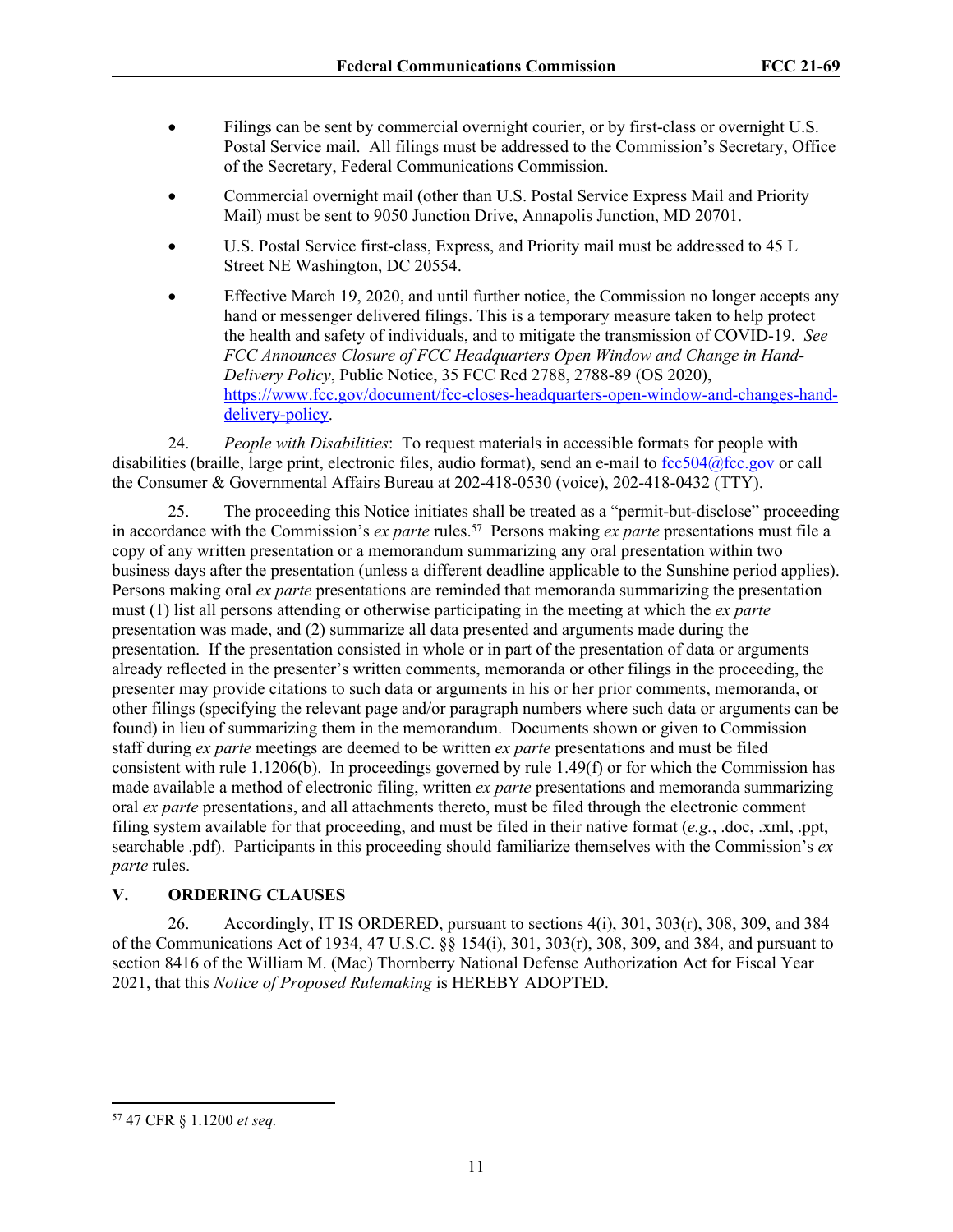27. IT IS FURTHER ORDERED that the Commission's Consumer and Governmental Affairs Bureau, Reference Information Center, SHALL SEND a copy of this *Notice of Proposed Rulemaking*, including the Initial Regulatory Flexibility Analysis, to the Chief Counsel for Advocacy of the Small Business Administration.

## FEDERAL COMMUNICATIONS COMMISSION

Marlene H. Dortch Secretary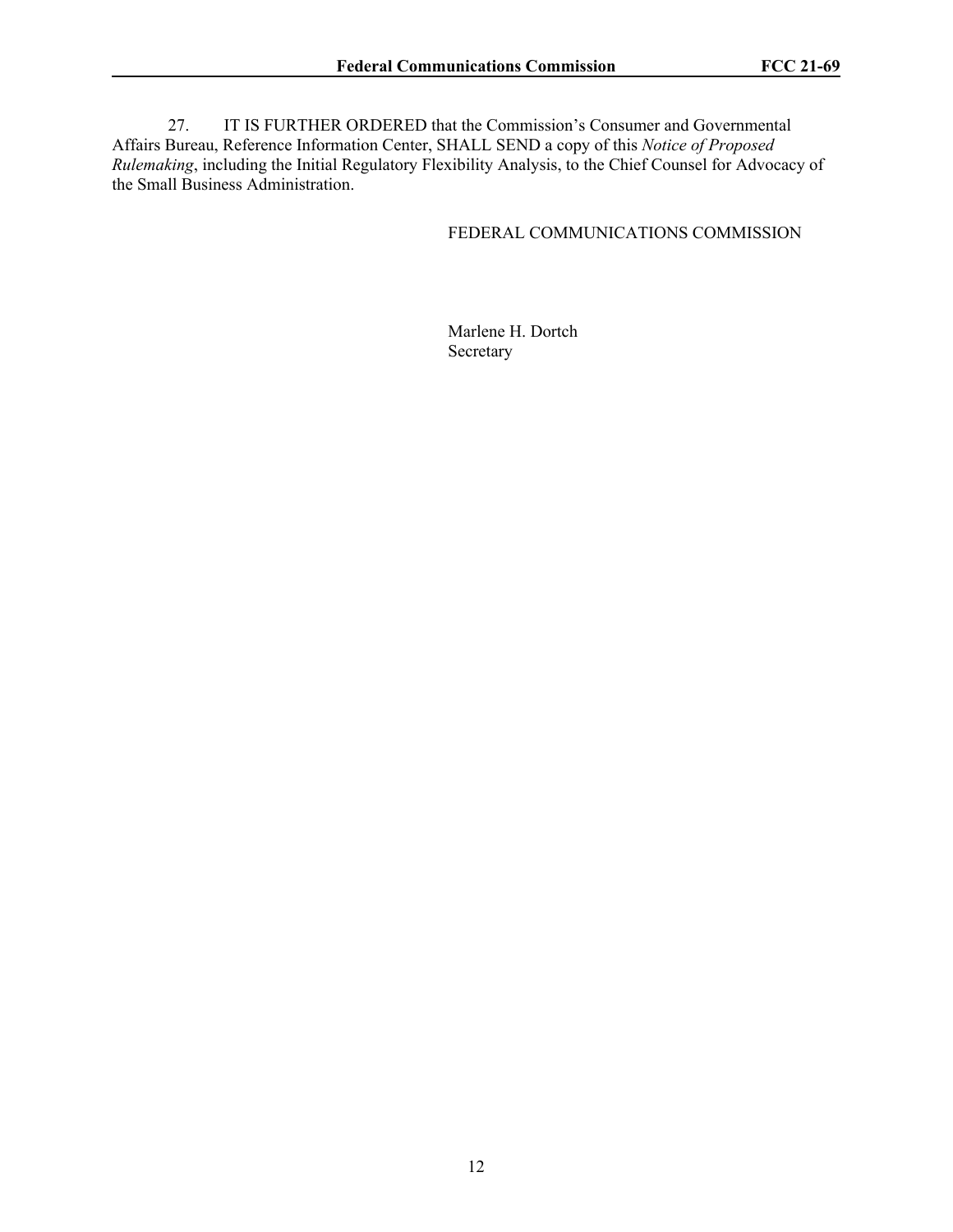## **APPENDIX A**

### **Initial Regulatory Flexibility Analysis**

1. As required by the Regulatory Flexibility Act of 1980 (RFA),<sup>1</sup> as amended, the Commission has prepared this Initial Regulatory Flexibility Analysis (IRFA) of the possible significant economic impact on a substantial number of small entities by the potential policy and rule changes that the Commission seeks comment on in the *Notice of Proposed Rulemaking* (*NPRM*). Written public comments are requested on this IRFA. Comments must be identified as responses to the IRFA and must be filed by the deadlines for comments as specified in the *NPRM*. The Commission will send a copy of the *NPRM*, including this IRFA, to the Chief Counsel for Advocacy of the Small Business Administration (SBA).<sup>2</sup> In addition, the *NPRM* and IRFA (or summaries thereof) will be published in the Federal Register.<sup>3</sup>

#### **A. Need for, and Objectives of, the Proposed Rules**

2. As required by Section 8416 of the William M. (Mac) Thornberry National Defense Authorization Act for Fiscal Year 2021,<sup>4</sup> the Commission initiated a proceeding to explore whether to authorize devices used to mark fishing equipment for use on Automatic Identification System (AIS) channels.<sup>5</sup> Section 8416 of the NDAA21 mandates that the Commission initiate a proceeding by June 30, 2021 to consider whether to authorize devices use to mark fishing equipment in radio frequencies assigned for AIS. 6 Congress further instructs the Commission to "consider whether imposing requirements with respect to the manner in which [AIS] devices are deployed and used would enable the authorization of [devices used to mark fishing equipment] to operate in radio frequencies assigned for [AIS] stations consistent with the core purpose of the [AIS] to prevent maritime accidents."7

3. Pursuant to the mandates of Section 8416 of the NDAA21, the *NPRM* raises germane technical, operational and economic issues that could result in rules changes in its request for comments on whether to permit devices that could be used to mark fishing equipment to operate on channels currently assigned for AIS operation in the United States and internationally, specifically AIS channels 1 and 2. The *NPRM* seeks comment on the current types and usages of such devices. The *NPRM* inquires whether requirements could be adopted by the Commission to enable authorization of devices that are designed to mark fishing equipment to operate in AIS 1 and 2 consistent with the core purpose of AIS to prevent maritime accidents and seeks comment on this issue. The Commission also requests input on the overall costs and benefits of potentially allowing devices used to mark fishing equipment to operate on AIS 1 and 2, including the risks to maritime safety. Further, to the extent that the Commission were to permit devices used to mark fishing equipment on AIS 1 and AIS 2, the *NPRM* seeks input on the certification procedures that should be required, and whether, and to what extent the current Commission AIS equipment certification rules would need to be amended. Additionally, the *NPRM* seeks input on whether there are restrictions or requirements such as technical parameters, and use or deployment restrictions on devices intended to mark fishing equipment, that the Commission could impose to mitigate

<sup>1</sup> *See* 5 U.S.C. § 603. The RFA, 5 U.S.C. §§ 601-612, has been amended by the Small Business Regulatory Enforcement Fairness Act of 1996, (SBREFA) Pub. L. No. 104-121, Title II, 110 Stat. 857 (1996).

<sup>2</sup> *See* 5 U.S.C. § 603(a).

<sup>3</sup> *See Id.*

<sup>4</sup> National Defense Authorization Act for Fiscal Year 2021, Pub. Law No. 116-283, Division G, Title LVXXXIV (NDAA21), § 8416.

<sup>&</sup>lt;sup>5</sup> NDAA21 § 8416 (a)(5) and (b)-(c).

<sup>6</sup> NDAA21 § 8416 (a)(5) and (b).

<sup>7</sup> NDAA21 § 8416(c).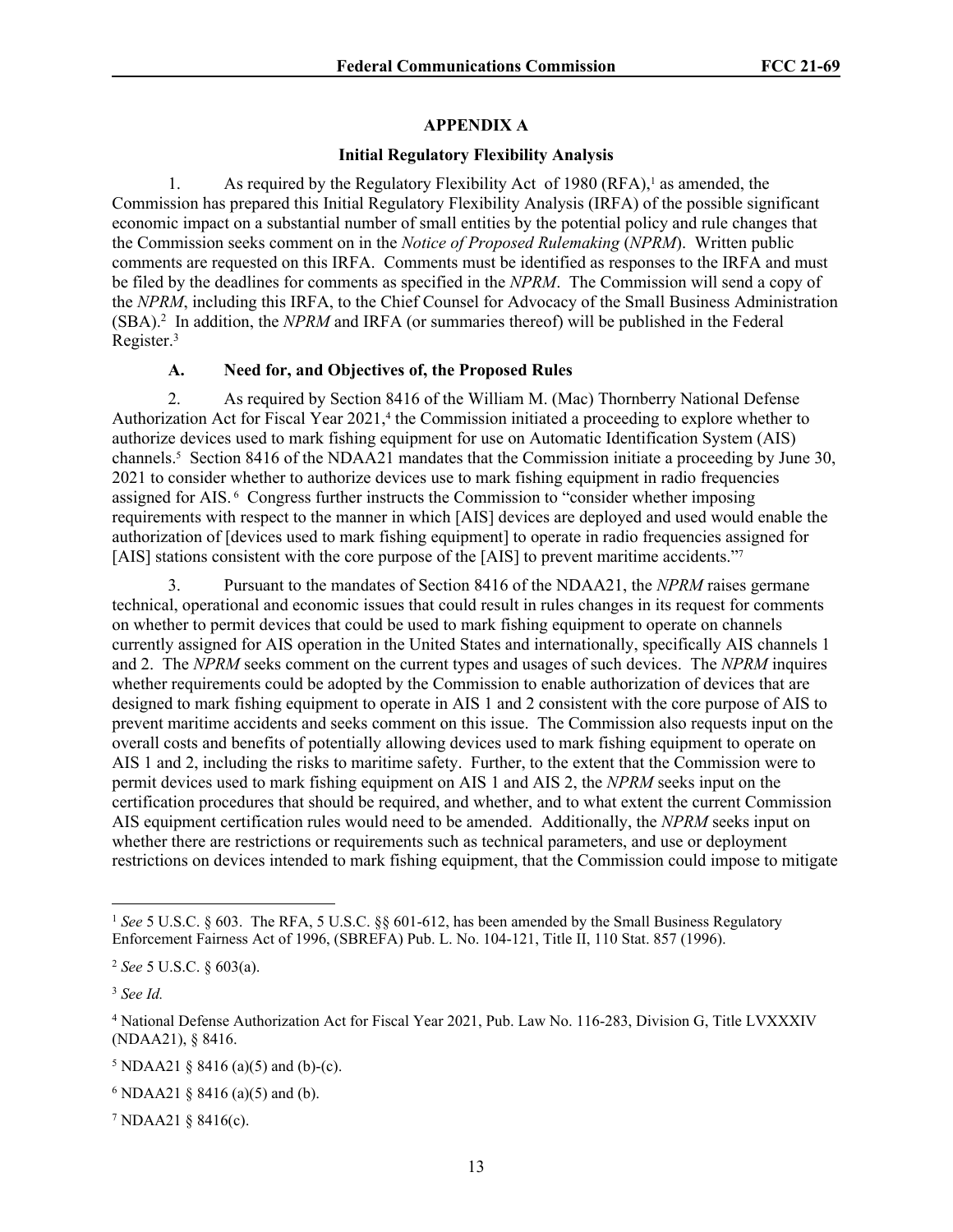against a negative impact on existing uses without undermining the core safety purpose of AIS technology.

4. As part of the Commission's assessment of the relative costs and benefits of permitting the use of AIS 1 and 2 by devices that could be used to mark fishing equipment, the *NPRM* seeks comment on whether to, in the alternative, authorize devices that could be used to mark fishing equipment for operation on 160.900 MHz pursuant to a relevant International Telecommunications Union (ITU) recommendation.<sup>8</sup> As more vessels become equipped with authorized AIS equipment and as its use increases, AIS channels have the potential to become overloaded in areas with high vessel traffic.<sup>9</sup> In addition to the other impacts, one consequence of overloading is a reduction in the range of the AIS system which reduces situational awareness for mariners. The ITU has sought to address this problem by defining the types of navigation safety AIS uses that are permitted on AIS 1 and 2, and by identifying 160.900 MHz for non-navigation and non-safety AIS uses. In addition to the ITU's recommendation, the *NPRM* seeks comment on how best to categorize devices used to mark fishing equipment. Further, the Commission requests input on the appropriate technical and operational limitations and protective measures that could be adopted to best protect existing incumbents with deployments on the 160.900 MHz frequency from interference while still accommodating new maritime uses.

5. Finally, the *NPRM* inquires whether a consumer labeling requirement should be adopted to provide consumers guidance on whether the equipment being purchased complies with both the Coast Guard's and the Commission's rules. By requiring labeling on devices approved for use in marking fishing equipment, consumers would be on notice not to purchase devices that do not contain the approved label. The Commission requests information on the costs and benefits of imposing such a labeling requirement.

#### **B. Legal Basis**

6. The proposed action is authorized pursuant to Sections 4(i), 301, 303(r), 308, 309, and 384 of the Communications Act of 1934, as amended, 47 U.S.C. §§ 154(i), 301, 303(r), 308, 309, and 384, and pursuant to section 8416 of the William M. (Mac) Thornberry National Defense Authorization Act for Fiscal Year 2021.

### **C. Description and Estimate of the Number of Small Entities to Which the Proposed Rules Will Apply**

7. The RFA directs agencies to provide a description of, and, where feasible, an estimate of the number of small entities that may be affected by the proposed rules and policies, if adopted.<sup>10</sup> The RFA generally defines the term "small entity" as having the same meaning as the terms "small business," "small organization," and "small governmental jurisdiction."<sup>11</sup> In addition, the term "small business" has

<sup>&</sup>lt;sup>8</sup> The ITU allocates global radio spectrum and satellite orbits and develops technical standards regarding network and technology compatibility.

<sup>9</sup> When AIS VHF data link (VDL) loading exceeds 50%, the ability of the shipborne AIS to find free slots and the ability of the AIS shore infrastructure to exchange information with the shipborne AIS are impaired. See ITU, Automatic identification system VHF data link loading, Report ITU-R M.2287-0, section 4, at 4 (Dec. 2013), *see also id.*, at Annex 1 ("The critical 50% threshold has already been exceeded in some areas of the world where vessel traffic is high, for example, the Northern Gulf of Mexico in the United States of America . . . .") (citing International Association of Marine Aids to Navigation and Lighthouse Authorities Recommendation A-124); *see also* U.S. Department of Homeland Security, How AIS Works (Sept. 08, 2016) [https://www.navcen.uscg.gov/?pageName=AISworks.](https://www.navcen.uscg.gov/?pageName=AISworks)

 $105$  U.S.C. § 603(b)(3).

<sup>11</sup> 5 U.S.C. § 601(6).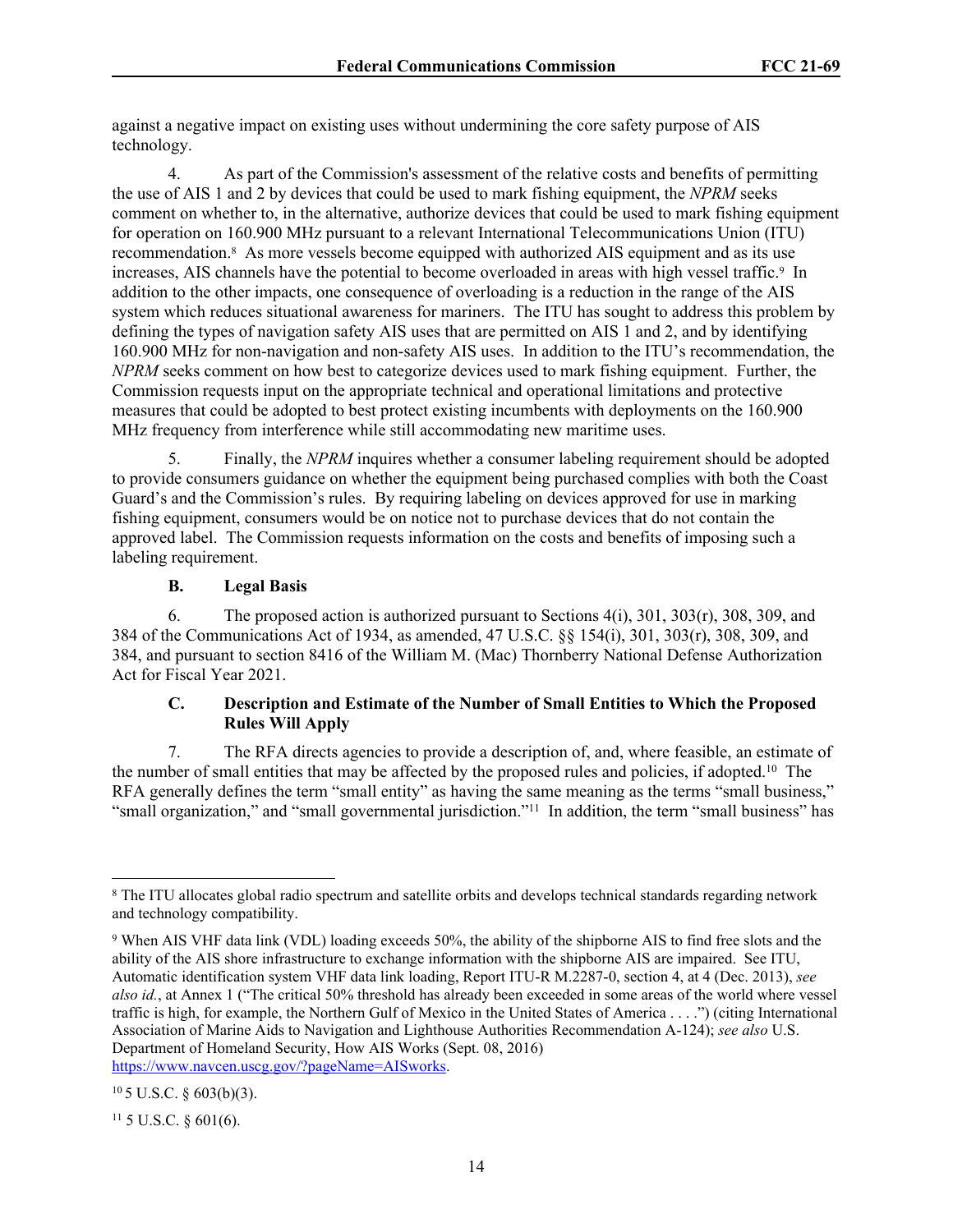the same meaning as the term "small business concern" under the Small Business Act.<sup>12</sup> A "small business concern" is one which: (1) is independently owned and operated; (2) is not dominant in its field of operation; and (3) satisfies any additional criteria established by the SBA.<sup>13</sup>

8. *Wireless Telecommunications Carriers (except Satellite)*. This industry comprises establishments engaged in operating and maintaining switching and transmission facilities to provide communications via the airwaves. Establishments in this industry have spectrum licenses and provide services using that spectrum, such as cellular phone services, paging services, wireless Internet access, and wireless video services.<sup>14</sup> The appropriate size standard under SBA rules is that such a business is small if it has 1,500 or fewer employees.<sup>15</sup> For this industry, U.S. Census Bureau data for 2012 show that there were 967 firms that operated for the entire year.16 Of this total, 955 firms employed fewer than 1,000 employees and 12 firms employed of 1000 employees or more.17 Thus under this category and the associated small business size standard, the Commission estimates that the majority of Wireless Telecommunications Carriers (except Satellite) are small entities.

9. *Marine Radio Services.* Small businesses in the aviation and marine radio services use a marine very high frequency (VHF), medium frequency (MF), or high frequency (HF) radio, any type of emergency position indicating radio beacon (EPIRB) and/or radar, an aircraft radio, and/or any type of emergency locator transmitter (ELT). The Commission nor the SBA have developed a size standard applicable to these small businesses. For purposes of this analysis, the Commission uses the SBA small business size standard for the category Wireless Telecommunications Carriers (except Satellite),<sup>18</sup> which is 1,500 or fewer employees.<sup>19</sup> For this industry, U.S. Census Bureau data for 2012 show that there were 967 firms that operated for the entire year.20 Of this total, 955 firms employed fewer than 1,000 employees and 12 firms employed of 1000 employees or more.<sup>21</sup> Thus under this category and the

<sup>18</sup> *See* U.S. Census Bureau, *2017 NAICS Definition, "517312 Wireless Telecommunications Carriers (except Satellite),"* [https://www.census.gov/naics/?input=517312&year=2017&details=517312.](https://www.census.gov/naics/?input=517312&year=2017&details=517312)

<sup>19</sup> *See* 13 CFR § 121.201, NAICS Code 517312 (previously 517210).

 $12$  5 U.S.C. § 601(3) (incorporating by reference the definition of "small-business concern" in the Small Business Act, 15 U.S.C. § 632). Pursuant to 5 U.S.C. § 601(3), the statutory definition of a small business applies "unless an agency, after consultation with the Office of Advocacy of the Small Business Administration and after opportunity for public comment, establishes one or more definitions of such term which are appropriate to the activities of the agency and publishes such definition(s) in the Federal Register."

<sup>13</sup> 15 U.S.C. § 632.

<sup>14</sup> *See* U.S. Census Bureau, *2017 NAICS Definition, "517312 Wireless Telecommunications Carriers (except Satellite),"* [https://www.census.gov/naics/?input=517312&year=2017&details=517312.](https://www.census.gov/naics/?input=517312&year=2017&details=517312)

<sup>15</sup> *See* 13 CFR § 121.201, NAICS Code 517312 (previously 517210).

<sup>16</sup> *See* U.S. Census Bureau, *2012 Economic Census of the United States*, Table ID: EC1251SSSZ5, *Information: Subject Series: Estab and Firm Size: Employment Size of Firms for the U.S.: 2012*, NAICS Code 517210, [https://data.census.gov/cedsci/table?text=EC1251SSSZ5&n=517210&tid=ECNSIZE2012.EC1251SSSZ5&hidePrev](https://data.census.gov/cedsci/table?text=EC1251SSSZ5&n=517210&tid=ECNSIZE2012.EC1251SSSZ5&hidePreview=false&vintage=2012) [iew=false&vintage=2012.](https://data.census.gov/cedsci/table?text=EC1251SSSZ5&n=517210&tid=ECNSIZE2012.EC1251SSSZ5&hidePreview=false&vintage=2012)

<sup>&</sup>lt;sup>17</sup> *Id*. The available U.S. Census Bureau data does not provide a more precise estimate of the number of firms that meet the SBA size standard.

<sup>20</sup> *See* U.S. Census Bureau, *2012 Economic Census of the United States*, Table ID: EC1251SSSZ5, *Information: Subject Series: Estab and Firm Size: Employment Size of Firms for the U.S.: 2012*, NAICS Code 517210, [https://data.census.gov/cedsci/table?text=EC1251SSSZ5&n=517210&tid=ECNSIZE2012.EC1251SSSZ5&hidePrev](https://data.census.gov/cedsci/table?text=EC1251SSSZ5&n=517210&tid=ECNSIZE2012.EC1251SSSZ5&hidePreview=false&vintage=2012) [iew=false&vintage=2012.](https://data.census.gov/cedsci/table?text=EC1251SSSZ5&n=517210&tid=ECNSIZE2012.EC1251SSSZ5&hidePreview=false&vintage=2012)

<sup>&</sup>lt;sup>21</sup> *Id*. The available U.S. Census Bureau data does not provide a more precise estimate of the number of firms that meet the SBA size standard.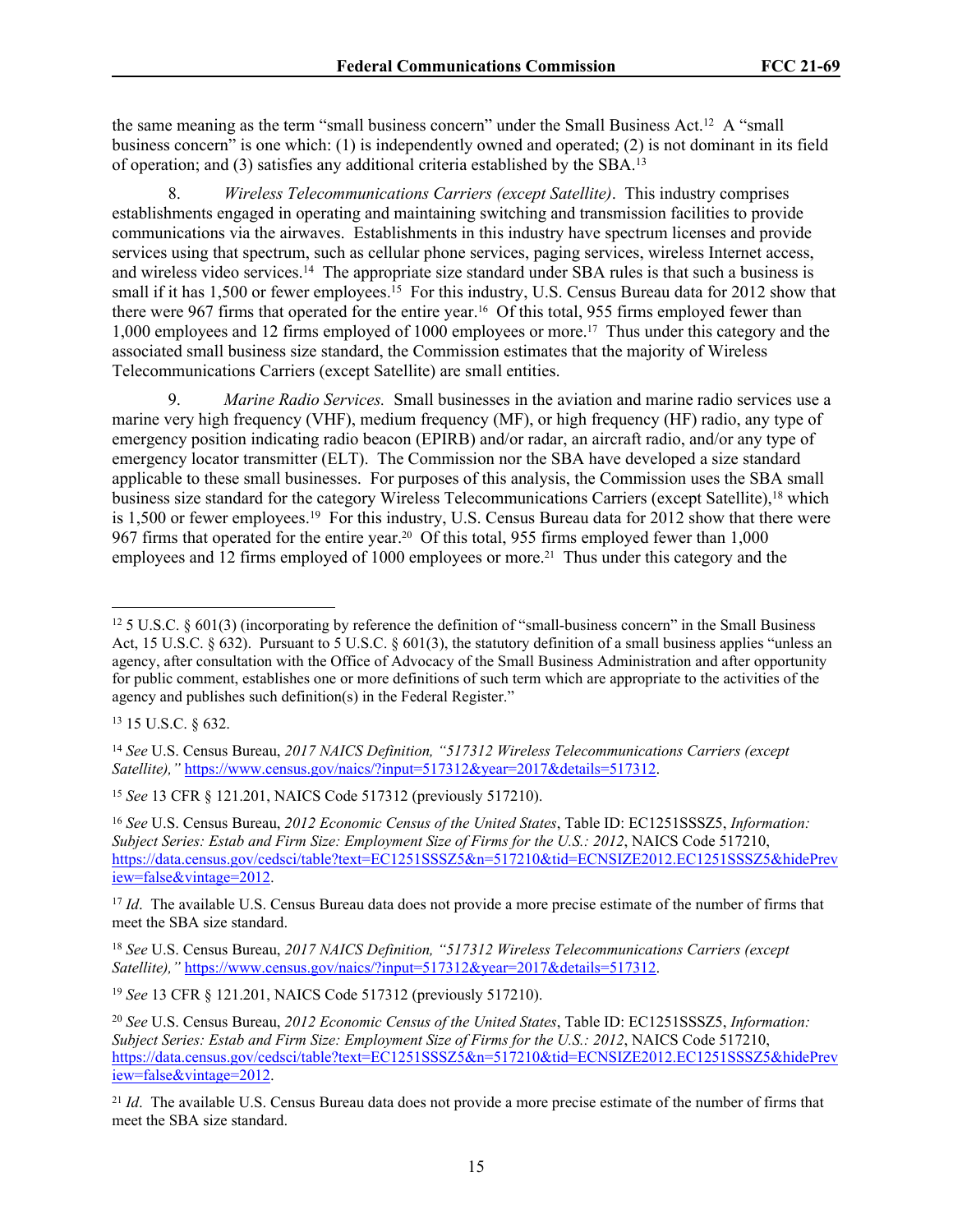associated small business size standard, the Commission estimates that the majority firms in this industry are small entities.

10. Based on Commission data most applicants for recreational licenses are individuals. Approximately 581,000 ship station licensees and 131,000 aircraft station licensees operate domestically and are not subject to the radio carriage requirements of any statute or treaty. For purposes of our evaluations in this analysis, we estimate that there are up to approximately 712,000 licensees that are small businesses (or individuals) under the SBA standard. In addition, between December 3, 1998 and December 14, 1998, the Commission held an auction of 42 VHF Public Coast licenses in the 157.1875- 157.4500 MHz (ship transmit) and 161.775-162.0125 MHz (coast transmit) bands. For purposes of the auction, the Commission defined a "small" business as an entity that, together with controlling interests and affiliates, has average gross revenues for the preceding three years not to exceed \$15 million dollars. In addition, a "very small" business is one that, together with controlling interests and affiliates, has average gross revenues for the preceding three years not to exceed \$3 million dollars. There are approximately 10,672 licensees in the Marine Coast Service, and the Commission estimates that almost all of them qualify as "small" businesses under the above special small business size standards.

11. *Radio and Television Broadcasting and Wireless Communications Equipment Manufacturing.* This industry comprises establishments primarily engaged in manufacturing radio and television broadcast and wireless communications equipment.<sup>22</sup> Examples of products made by these establishments are: transmitting and receiving antennas, cable television equipment, GPS equipment, pagers, cellular phones, mobile communications equipment, and radio and television studio and broadcasting equipment.<sup>23</sup> The SBA has established a size standard for this industry of 1,250 employees or less.<sup>24</sup> U.S. Census Bureau data for 2012 show that 841 establishments operated in this industry in that year.<sup>25</sup> Of that number, 828 establishments operated with fewer than 1,000 employees, 7 establishments operated with between 1,000 and 2,499 employees and 6 establishments operated with 2,500 or more employees.<sup>26</sup> Based on this data, we conclude that a majority of manufacturers in this industry are small.

12. *Private Land Mobile Radio Licensees*. Private land mobile radio (PLMR) systems serve an essential role in a vast range of industrial, business, land transportation, and public safety activities. Companies of all sizes operating in all U.S. business categories use these radios. Because of the vast array of PLMR users, the Commission has not developed a small business size standard specifically applicable to PLMR users. The closest applicable SBA category is Wireless Telecommunications Carriers (except Satellite) which encompasses business entities engaged in radiotelephone communications.<sup>27</sup> The appropriate size standard for this category under SBA rules is that such a business is small if it has 1,500 or fewer employees.<sup>28</sup> For this industry, U.S. Census Bureau data for

<https://www.census.gov/naics/?input=334220&year=2017&details=334220>*.*

<sup>23</sup> *Id.*

<sup>24</sup> *See* 13 CFR § 121.201, NAICS Code 334220.

<sup>25</sup> *See* U.S. Census Bureau, *2012 Economic Census of the United States*, Table EC1231SG2, *Manufacturing: Summary Series: General Summary: Industry Statistics for Subsectors and Industries by Employment Size: 2012*, NAICS Code 334220,

[https://data.census.gov/cedsci/table?text=EC1231SG2&n=334220&tid=ECNSIZE2012.EC1231SG2&hidePreview=](https://data.census.gov/cedsci/table?text=EC1231SG2&n=334220&tid=ECNSIZE2012.EC1231SG2&hidePreview=false) [false.](https://data.census.gov/cedsci/table?text=EC1231SG2&n=334220&tid=ECNSIZE2012.EC1231SG2&hidePreview=false)

<sup>26</sup> *Id.* The available U.S. Census Bureau data does not provide a more precise estimate of the number of firms that meet the SBA size standard.

<sup>27</sup> *See* U.S. Census Bureau, *2017 NAICS Definition*, "*517312 Wireless Telecommunications Carriers (except Satellite)*," [https://www.census.gov/naics/?input=517312&year=2017&details=5](https://www.census.gov/naics/?input=517312&year=2017&details=)17312.

<sup>28</sup> *See* 13 CFR § 121.201, NAICS Code 517312 (formerly 517210).

<sup>22</sup> *See* U.S. Census Bureau, *2017 NAICS Definition,* "*334220 Radio and Television Broadcasting and Wireless Communications Equipment Manufacturing,*"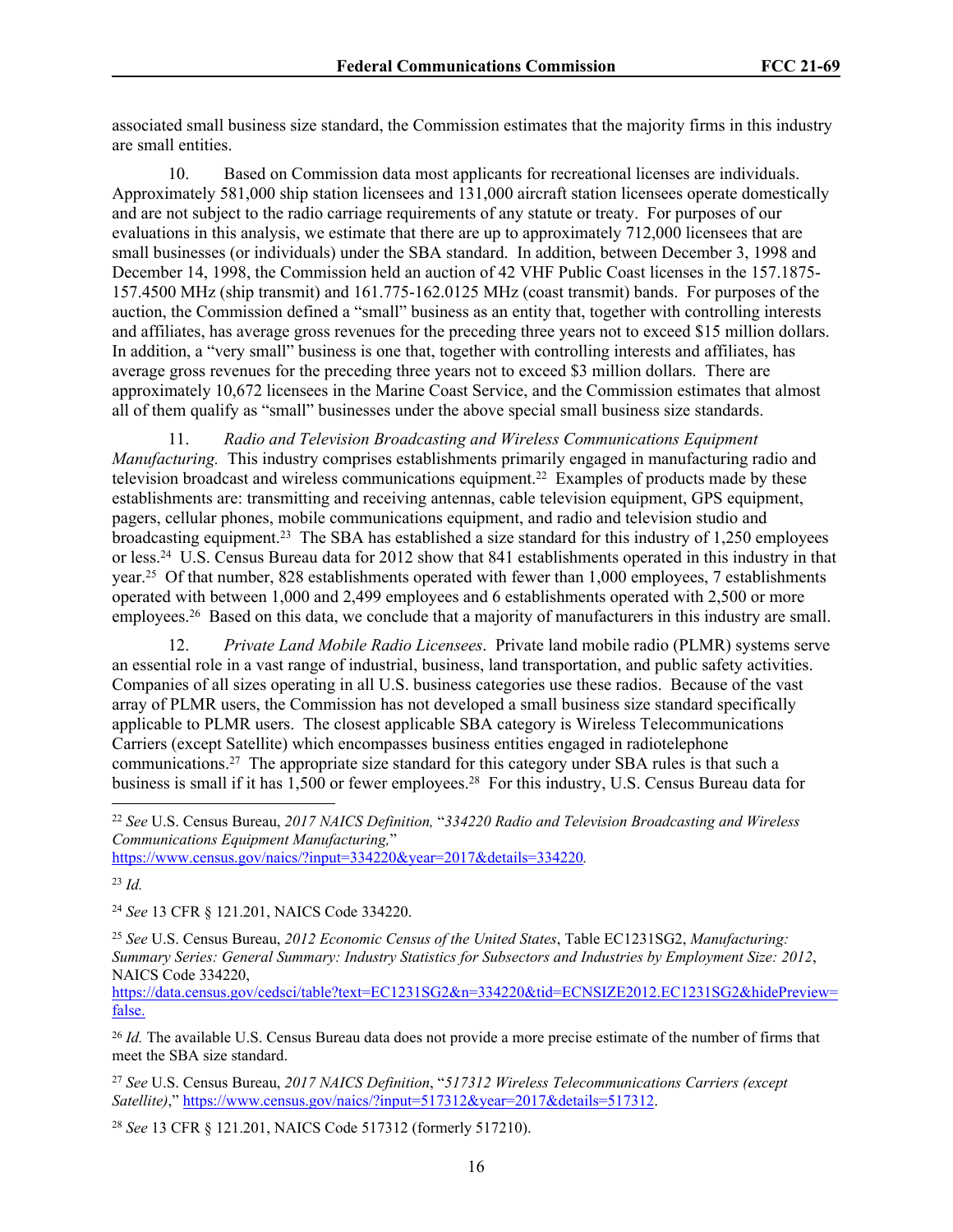2012 shows that there were 967 firms that operate for the entire year.<sup>29</sup> Of this total, 955 firms has employment of 999 or fewer employees and 12 had employment of 1,000 employees or more.<sup>30</sup> Thus under this category and the associated size standard, the Commission estimates that the majority of PLMR licensees are small entities.

13. *Small Businesses, Small Organizations, Small Governmental Jurisdictions.* Our actions, over time, may affect small entities that are not easily categorized at present. We therefore describe here, at the outset, three broad groups of small entities that could be directly affected herein.31 First, while there are industry specific size standards for small businesses that are used in the regulatory flexibility analysis, according to data from the Small Business Administration's (SBA) Office of Advocacy, in general a small business is an independent business having fewer than 500 employees.32 These types of small businesses represent 99.9% of all businesses in the United States, which translates to 30.7 million businesses.<sup>33</sup>

14. Next, the type of small entity described as a "small organization" is generally "any notfor-profit enterprise which is independently owned and operated and is not dominant in its field."34 The Internal Revenue Service (IRS) uses a revenue benchmark of \$50,000 or less to delineate its annual electronic filing requirements for small exempt organizations.35 Nationwide, for tax year 2018, there were approximately 571,709 small exempt organizations in the U.S. reporting revenues of \$50,000 or less according to the registration and tax data for exempt organizations available from the IRS.<sup>36</sup>

15. Finally, the small entity described as a "small governmental jurisdiction" is defined generally as "governments of cities, counties, towns, townships, villages, school districts, or special districts, with a population of less than fifty thousand."<sup>37</sup> U.S. Census Bureau data from the 2017 Census

<sup>31</sup> *See* 5 U.S.C. § 601(3)-(6).

<sup>32</sup> *See* SBA, Office of Advocacy, "What's New With Small Business?", [https://cdn.advocacy.sba.gov/wp](https://cdn.advocacy.sba.gov/wp-content/uploads/2019/09/23172859/Whats-New-With-Small-Business-2019.pdf)[content/uploads/2019/09/23172859/Whats-New-With-Small-Business-2019.pdf](https://cdn.advocacy.sba.gov/wp-content/uploads/2019/09/23172859/Whats-New-With-Small-Business-2019.pdf) (Sept 2019).

<sup>33</sup> *Id*.

<sup>34</sup> 5 U.S.C. § 601(4).

<sup>35</sup> The IRS benchmark is similar to the population of less than 50,000 benchmark in 5 U.S.C  $\frac{8601(5)}{1000}$  that is used to define a small governmental jurisdiction. Therefore, the IRS benchmark has been used to estimate the number small organizations in this small entity description. S*ee* Annual Electronic Filing Requirement for Small Exempt Organizations — Form 990-N (e-Postcard), "Who must file,"

[https://www.irs.gov/charities-non-profits/annual-electronic-filing-requirement-for-small-exempt-organizations](https://www.irs.gov/charities-non-profits/annual-electronic-filing-requirement-for-small-exempt-organizations-form-990-n-e-postcard)[form-990-n-e-postcard](https://www.irs.gov/charities-non-profits/annual-electronic-filing-requirement-for-small-exempt-organizations-form-990-n-e-postcard). We note that the IRS data does not provide information on whether a small exempt organization is independently owned and operated or dominant in its field.

<sup>36</sup> *See* Exempt Organizations Business Master File Extract (EO BMF), "CSV Files by Region," [https://www.irs.gov/charities-non-profits/exempt-organizations-business-master-file-extract-eo-bmf.](https://www.irs.gov/charities-non-profits/exempt-organizations-business-master-file-extract-eo-bmf) The IRS Exempt Organization Business Master File (EO BMF) Extract provides information on all registered taxexempt/non-profit organizations. The data utilized for purposes of this description was extracted from the IRS EO BMF data for Region 1-Northeast Area (76,886), Region 2-Mid-Atlantic and Great Lakes Areas (221,121), and Region 3-Gulf Coast and Pacific Coast Areas (273,702) which includes the continental U.S., Alaska, and Hawaii. This data does not include information for Puerto Rico.

37 5 U.S.C. § 601(5).

*<sup>29</sup> See U.S. Census Bureau, 2012 Economic Census of the United States*, Table EC1251SSSZ5, Information: Subject Series: *Estab and Firm Size: Employment Size of Firms for the U.S.: 2012*, NAICS Code 517210, [https://data.census.gov/cedsci/table?text=EC1251SSSZ5&n=517210&tid=ECNSIZE2012.EC1251SSSZ5&hidePrev](https://data.census.gov/cedsci/table?text=EC1251SSSZ5&n=517210&tid=ECNSIZE2012.EC1251SSSZ5&hidePreview=false&vintage=2012) [iew=false&vintage=2012.](https://data.census.gov/cedsci/table?text=EC1251SSSZ5&n=517210&tid=ECNSIZE2012.EC1251SSSZ5&hidePreview=false&vintage=2012)

<sup>&</sup>lt;sup>30</sup> *Id.* The available U.S. Census Bureau data does not provide a more precise estimate of the number of firms that meet the SBA standard.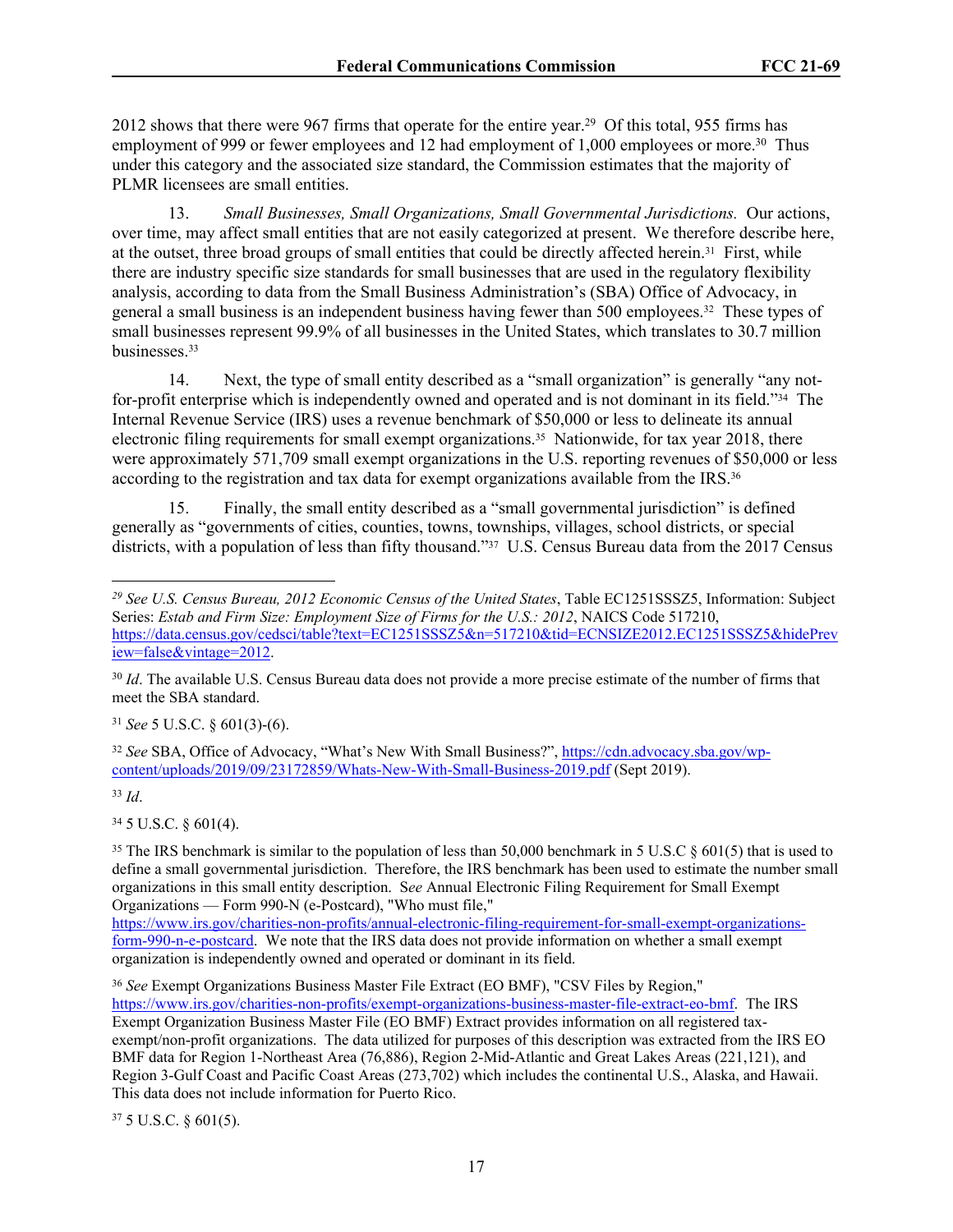of Governments38 indicate that there were 90,075 local governmental jurisdictions consisting of general purpose governments and special purpose governments in the United States.39 Of this number there were  $36,931$  general purpose governments (county,<sup>40</sup> municipal and town or township<sup>41</sup>) with populations of less than 50,000 and 12,040 special purpose governments - independent school districts<sup>42</sup> with enrollment populations of less than 50,000.43 Accordingly, based on the 2017 U.S. Census of Governments data, we estimate that at least 48,971 entities fall into the category of "small governmental jurisdictions."<sup>44</sup>

16. *Broadcast Auxiliary Services (BAS) Remote Pickup (RPU) Licensees (TV Stations).* Only licensees of broadcast stations, broadcast networks, and cable networks can hold RPU licenses. BAS involves a variety of transmitters, generally used to relay broadcast programming to the public (through translator and booster stations) or within the program distribution chain (from a remote news gathering unit to the studio or from the studio to the transmitter). The Commission nor the SBA has developed a small business size standard for Broadcast Auxiliary Services (BAS) Remote Pickup (RPU) licensees. The closest applicable SBA small business size standard for Remote pickup BAS when used by a TV station is for Television Broadcasting<sup>45</sup> and such a business is small if it has \$41.5 million or less in annual receipts.46 The 2012 Economic Census reports that 751 firms in this category operated for the

<sup>41</sup> *See* U.S. Census Bureau, 2017 Census of Governments - Organization, Table 6. Subcounty General-Purpose Governments by Population-Size Group and State: 2017 [CG1700ORG06], <https://www.census.gov/data/tables/2017/econ/gus/2017-governments.html>. There were 18,729 municipal and 16,097 town and township governments with populations less than 50,000.

<sup>42</sup> *See* U.S. Census Bureau, 2017 Census of Governments - Organization, Table 10. Elementary and Secondary School Systems by Enrollment-Size Group and State: 2017 [CG1700ORG10], <https://www.census.gov/data/tables/2017/econ/gus/2017-governments.html>. There were 12,040 independent school districts with enrollment populations less than 50,000. *See also* Table 4. Special-Purpose Local Governments by State Census Years 1942 to 2017 [CG1700ORG04], CG1700ORG04 Table Notes Special Purpose Local Governments by State Census Years 1942 to 2017.

<sup>43</sup> While the special purpose governments category also includes local special district governments, the 2017 Census of Governments data does not provide data aggregated based on population size for the special purpose governments category. Therefore, only data from independent school districts is included in the special purpose governments category.

<sup>44</sup> This total is derived from the sum of the number of general-purpose governments (county, municipal and town or township) with populations of less than 50,000 (36,931) and the number of special purpose governments independent school districts with enrollment populations of less than 50,000 (12,040), from the 2017 Census of Governments - Organizations Tables 5, 6, and 10.

<sup>45</sup> *See* U.S. Census Bureau, *2017 NAICS Definition, "515120 Television Broadcasting,*" [https://www.census.gov/naics/?input=515120&year=2017&details=515120.](https://www.census.gov/naics/?input=515120&year=2017&details=515120)

<sup>46</sup> *See* 13 CFR § 121.201, NAICS Code 515120.

<sup>38</sup> *See* 13 U.S.C. § 161. The Census of Governments survey is conducted every five (5) years compiling data for years ending with "2" and "7". *See also* Census of Governments, [https://www.census.gov/programs](https://www.census.gov/programs-surveys/cog/about.html)[surveys/cog/about.html.](https://www.census.gov/programs-surveys/cog/about.html)

<sup>39</sup> *See* U.S. Census Bureau, 2017 Census of Governments – Organization Table 2. Local Governments by Type and State: 2017 [CG1700ORG02]. <https://www.census.gov/data/tables/2017/econ/gus/2017-governments.html>. Local governmental jurisdictions are made up of general purpose governments (county, municipal and town or township) and special purpose governments (special districts and independent school districts). *See also* Table 2. CG1700ORG02 Table Notes\_Local Governments by Type and State\_2017.

<sup>40</sup> *See* U.S. Census Bureau, 2017 Census of Governments - Organization, Table 5. County Governments by Population-Size Group and State: 2017 [CG1700ORG05], [https://www.census.gov/data/tables/2017/econ/gus/2017](https://www.census.gov/data/tables/2017/econ/gus/2017-governments.html) [governments.html](https://www.census.gov/data/tables/2017/econ/gus/2017-governments.html). There were 2,105 county governments with populations less than 50,000. This category does not include subcounty (municipal and township) governments.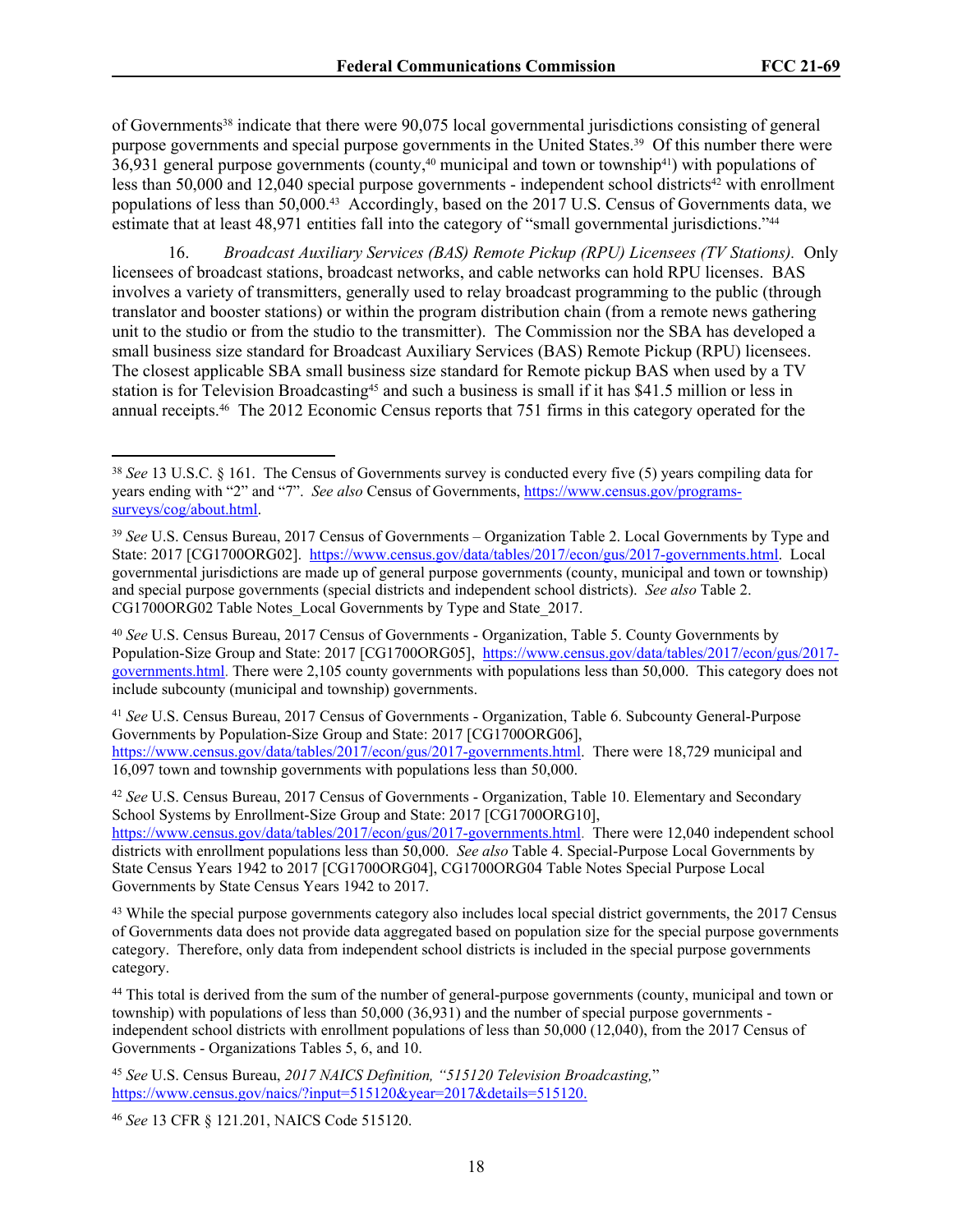entire year.47 Of that number, 656 had annual receipts of \$25,000,000 or less, and 25 had annual receipts between \$25,000,000 and \$49,999,999.48 Based on this data we estimate that the majority of firms are small entities under the applicable SBA size standard.

17. *Broadcast Auxiliary Services (BAS) Remote Pickup (RPU) Licensees (Radio Stations).* Only licensees of broadcast stations, broadcast networks, and cable networks can hold RPU licenses. BAS involves a variety of transmitters, generally used to relay broadcast programming to the public (through translator and booster stations) or within the program distribution chain (from a remote news gathering unit to the studio or from the studio to the transmitter). The Commission nor the SBA has developed a small business size standard for Broadcast Auxiliary Services (BAS) Remote Pickup (RPU) licensees. The closest applicable SBA small business size standard for Remote pickup BAS when used by a radio station is for Radio Stations<sup>49</sup> and such a business is small if it has \$41.5 million or less in annual receipts.<sup>50</sup> U.S. Census Bureau data for 2012 show that 2,849 firms operated for the entire year.<sup>51</sup> Of that number, 2,806 firms operated with annual receipts of less than \$25 million per year and 17 firms operated with annual receipts between \$25 million and \$49,999,999 million.52 Therefore, based on the SBA's size standard the majority of firms are small entities.

18. *Broadcast Auxiliary Services (BAS) Remote Pickup (RPU) (Radio and Television Broadcasting and Wireless Communications Equipment Manufacturing).* Only licensees of broadcast stations, broadcast networks, and cable networks can hold RPU licenses. BAS involves a variety of transmitters, generally used to relay broadcast programming to the public (through translator and booster stations) or within the program distribution chain (from a remote news gathering unit to the studio or from the studio to the transmitter). The Commission nor the SBA has developed a small business size standard for Broadcast Auxiliary Services (BAS) Remote Pickup (RPU) licensees. The closest applicable SBA small business size standard for Remote pickup BAS involving BAS equipment manufacturers is for Radio and Television Broadcasting and Wireless Communications Equipment Manufacturing53 and such a business is small if it has 1,250 employees or less.<sup>54</sup> U.S. Census Bureau data for 2012 show that 841 establishments operated in this industry for the entire year.55 Of that number, 828 establishments operated

<sup>48</sup> *Id*. The available U.S. Census Bureau data does not provide a more precise estimate of the number of firms that meet the SBA size standard.

<sup>49</sup> *See* U.S. Census Bureau, *2017 NAICS Definition, "515112 Radio Stations,*" [https://www.census.gov/naics/?input=515112&year=2017&details=515112.](https://www.census.gov/naics/?input=515112&year=2017&details=5151120)

<sup>50</sup> *See* 13 CFR § 121.201, NAICS Code 515112.

<sup>51</sup> *See* U.S. Census Bureau, *2012 Economic Census of the United States*, Table ID: EC1251SSSZ4, *Information: Subject Series – Estab and Firm Size: Receipts Size of Firms for the U.S.: 2012,* NAICS Code 515112, [https://data.census.gov/cedsci/table?text=EC1251SSSZ4&n=515112&tid=ECNSIZE2012.EC1251SSSZ4&hidePrev](https://data.census.gov/cedsci/table?text=EC1251SSSZ4&n=515112&tid=ECNSIZE2012.EC1251SSSZ4&hidePreview=false) [iew=false.](https://data.census.gov/cedsci/table?text=EC1251SSSZ4&n=515112&tid=ECNSIZE2012.EC1251SSSZ4&hidePreview=false)

<sup>52</sup> *Id.* The available U.S. Census Bureau data does not provide a more precise estimate of the number of firms that meet the SBA size standard.

<sup>53</sup> *See* U.S. Census Bureau, *2017 NAICS Definition, "334220 Radio and Television Broadcasting and Wireless Communications Equipment Manufacturing,*" [https://www.census.gov/naics/?input=334220&year=2017&details=334220.](https://www.census.gov/naics/?input=334220&year=2017&details=334220)

<sup>54</sup> *See* 13 CFR § 121.201, NAICS Code 334220.

<sup>55</sup> *See* U.S. Census Bureau, *2012 Economic Census of the United States*, Table ID: EC1231SG2, *Manufacturing: Summary Series: General Summary: Industry Statistics for Subsectors and Industries by Employment Size: 2012*, NAICS Code 334220,

(continued….)

<sup>47</sup> *See* U.S. Census Bureau, *2012 Economic Census of the United States*, Table ID: EC1251SSSZ4, *Information: Subject Series – Estab and Firm Size: Receipts Size of Firms for the U.S.: 2012,* NAICS Code 515120, [https://data.census.gov/cedsci/table?text=EC1251SSSZ4&n=515120&tid=ECNSIZE2012.EC1251SSSZ4&hidePrev](https://data.census.gov/cedsci/table?text=EC1251SSSZ4&n=515120&tid=ECNSIZE2012.EC1251SSSZ4&hidePreview=false) [iew=false.](https://data.census.gov/cedsci/table?text=EC1251SSSZ4&n=515120&tid=ECNSIZE2012.EC1251SSSZ4&hidePreview=false)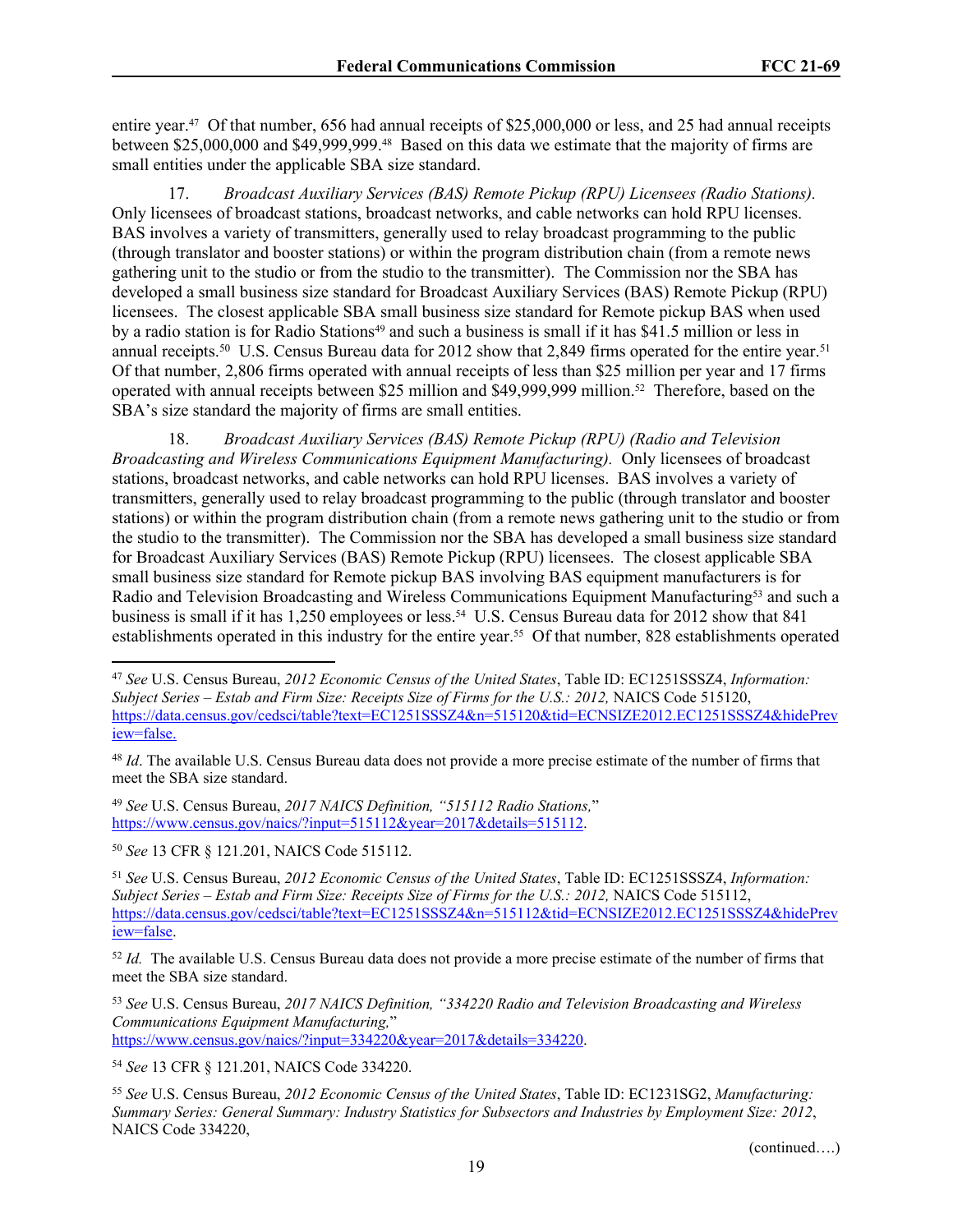with fewer than 1,000 employees, 7 establishments operated with between 1,000 and 2,499 employees and 6 establishments operated with 2,500 or more employees.<sup>56</sup> Based on this data, we conclude that a majority of manufacturers in this industry are small.

19. *Boat Dealers*. This U.S. industry comprises establishments primarily engaged in (1) retailing new and/or used boats or retailing new boats in combination with activities, such as repair services and selling replacement parts and accessories, and/or (2) retailing new and/or used outboard motors, boat trailers, marine supplies, parts, and accessories.57 The SBA has established a size standard for this industry, which is having annual receipts of \$35 million or less.<sup>58</sup> 2012 U.S. Census Bureau data indicate that 3,338 firms operated in this industry throughout the entire year.59 Of that number, 3,328 operated with annual receipts of less than \$25 million, while 17 firms had annual receipts between \$25 million and \$49,999,999. $\omega$  Based on this data, we conclude that a majority of the firms in this industry are small.

## **D. Description of Projected Reporting, Recordkeeping, and Other Compliance Requirements for Small Entities**

20. The inquiries raised for comment in the *NPRM* may create new or additional reporting or recordkeeping and/or other compliance obligations on small entities, if adopted. The *NPRM* seeks comment on potentially allowing devices used to mark fishing equipment on to AIS channels 1 and 2 pursuant to a statutory mandate and requests information on potential rule changes that can be made to facilitate this action. Following the Congressional directive in the NDAA21, the Commission is seeking comment on multiple alternatives for devices that could be used to mark fishing equipment that could result in reporting, recordkeeping, and other compliance requirements for small entities. More specifically, in its request for comment, the Commission seeks information on the type of use or deployment restrictions on devices intended to mark fishing equipment it could impose to potentially accommodate the addition of such devices on AIS channels 1 and 2, while not undermining the core safety purpose of AIS technology. The *NPRM* also seeks input on what the certification procedures should be implemented if the Commission decides to allow devices used to mark fishing equipment on AIS channels 1 and 2 and whether to amend the current AIS equipment certification rules.

21. In the alternative, the Commission is seeking comment on whether alternative frequencies could provide a viable option for devices that could be used to mark fishing equipment, in particular 160.900 MHz. If the Commission decides that relocating existing incumbents from the 160.900 MHz band is a feasible course of action, those incumbents may face new requirements. Further, if the Commission adopts rules for devices that could be used to mark fishing equipment to protect incumbents

(Continued from previous page)

<sup>56</sup> *Id*. The available U.S. Census Bureau data does not provide a more precise estimate of the number of firms that meet the SBA size standard.

<sup>57</sup> *See* U.S. Census Bureau, *2017 NAICS Definition, "441222 Boat Dealers,"* [https://www.census.gov/naics/?input=441222&year=2017&details=441222.](https://www.census.gov/naics/?input=441222&year=2017&details=441222)

<sup>58</sup> *See* 13 CFR § 121.201, NAICS Code 441222.

<sup>59</sup> *See* U.S. Census Bureau, *2012 Economic Census of the United States,* Table ID: EC1244SSSZ4*, Retail Trade: Subject Series - Estab & Firm Size: Summary Statistics by Sales Size of Firms for the U.S.*: *2012*, NAICS Code 441222,

[https://data.census.gov/cedsci/table?text=EC1244SSSZ4&n=441222&tid=ECNSIZE2012.EC1244SSSZ4&hidePrev](https://data.census.gov/cedsci/table?text=EC1244SSSZ4&n=441222&tid=ECNSIZE2012.EC1244SSSZ4&hidePreview=false) [iew=false.](https://data.census.gov/cedsci/table?text=EC1244SSSZ4&n=441222&tid=ECNSIZE2012.EC1244SSSZ4&hidePreview=false)

<sup>60</sup> *Id.* The available U.S. Census Bureau data does not provide a more precise estimate of the number of firms that meet the SBA size standard.

[https://data.census.gov/cedsci/table?text=EC1231SG2&n=334220&tid=ECNSIZE2012.EC1231SG2&hidePreview=](https://data.census.gov/cedsci/table?text=EC1231SG2&n=334220&tid=ECNSIZE2012.EC1231SG2&hidePreview=false) [false.](https://data.census.gov/cedsci/table?text=EC1231SG2&n=334220&tid=ECNSIZE2012.EC1231SG2&hidePreview=false)